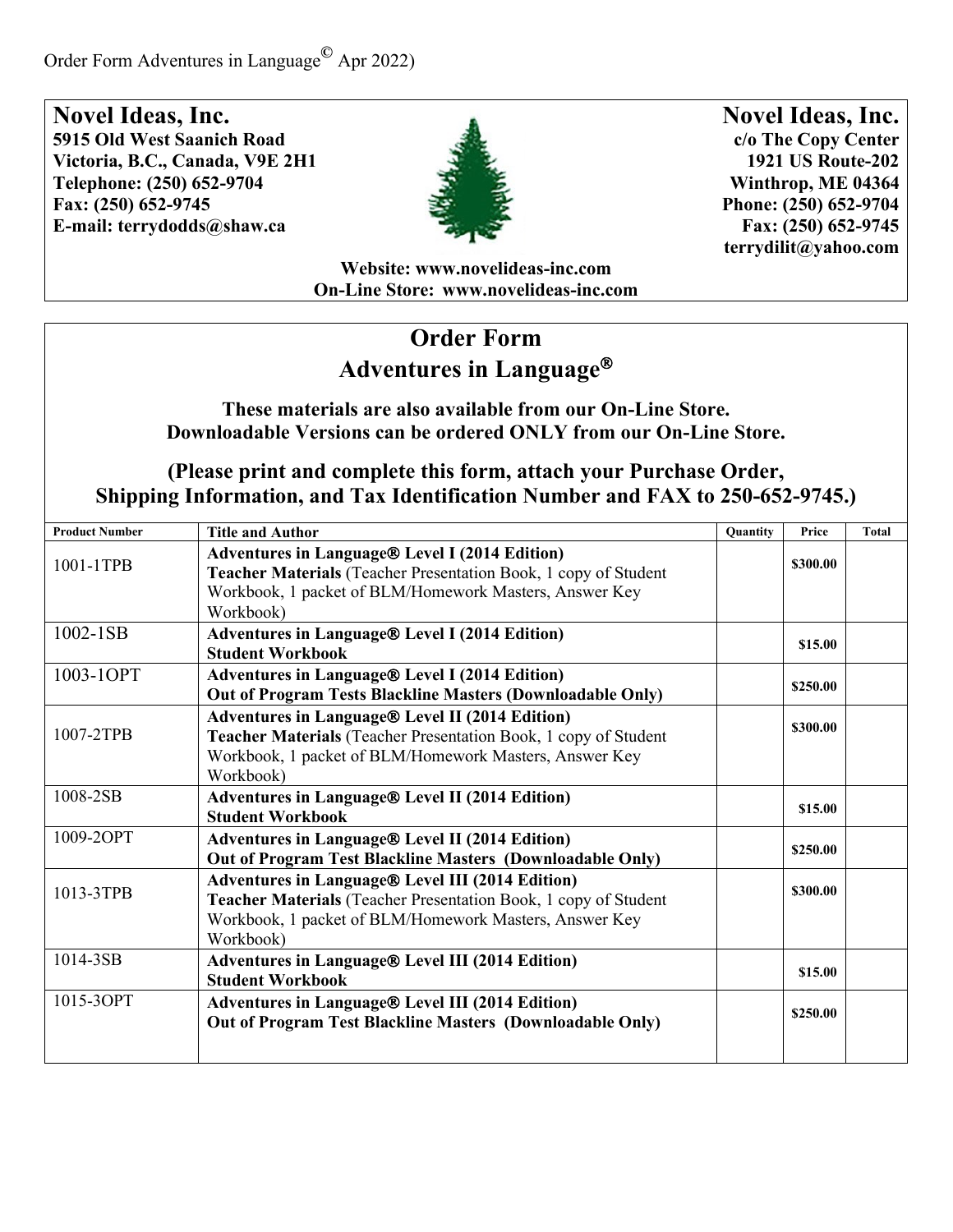Order Form Adventures in Language**©** Apr 2022)

| <b>Product Number</b>                    | <b>Title and Author</b>                                                                                                                                                                           | <b>Quantity</b> | Price    | <b>Total</b> |
|------------------------------------------|---------------------------------------------------------------------------------------------------------------------------------------------------------------------------------------------------|-----------------|----------|--------------|
| 1019-4A TPB                              | TPB Adventures in Language® Level IVA (2014 Edition) Teacher<br>Materials (Teacher Presentation Book, 1 copy of Student Workbook, 1<br>packet of BLM/Homework Masters, Answer Key Workbook)       |                 | \$250.00 |              |
| 1020-4A SB                               | <b>Adventures in Language® Level IVA (2014 Edition)</b><br><b>Student Workbook</b>                                                                                                                |                 | \$15.00  |              |
| 1021-4A OPT                              | <b>Adventures in Language® Level IVA (2014 Edition)</b><br>Out of Program Test Blackline Masters (Downloadable Only)                                                                              |                 | \$125.00 |              |
| 1025-4B TPB                              | <b>Adventures in Language® Level IVB (2014 Edition)</b><br>Teacher Materials (Teacher Presentation Book, 1 copy of Student<br>Workbook, 1 packet of BLM/Homework Masters, Answer Key<br>Workbook) |                 | \$250.00 |              |
| 1026-4B SB                               | <b>Adventures in Language® Level IVB (2014 Edition)</b><br><b>Student Workbook</b>                                                                                                                |                 | \$15.00  |              |
| 1027-4B OPT                              | Adventures in Language® Level IVB Out of Program Test Blackline<br><b>Masters (Downloadable Only)</b>                                                                                             |                 | \$125.00 |              |
|                                          | <b>Subtotal</b>                                                                                                                                                                                   |                 |          |              |
| **Shipping and Handling (15%, min. \$20) |                                                                                                                                                                                                   |                 |          |              |
|                                          | <b>TOTAL DUE IN U.S FUNDS TO NOVEL IDEAS, INC.</b>                                                                                                                                                |                 |          |              |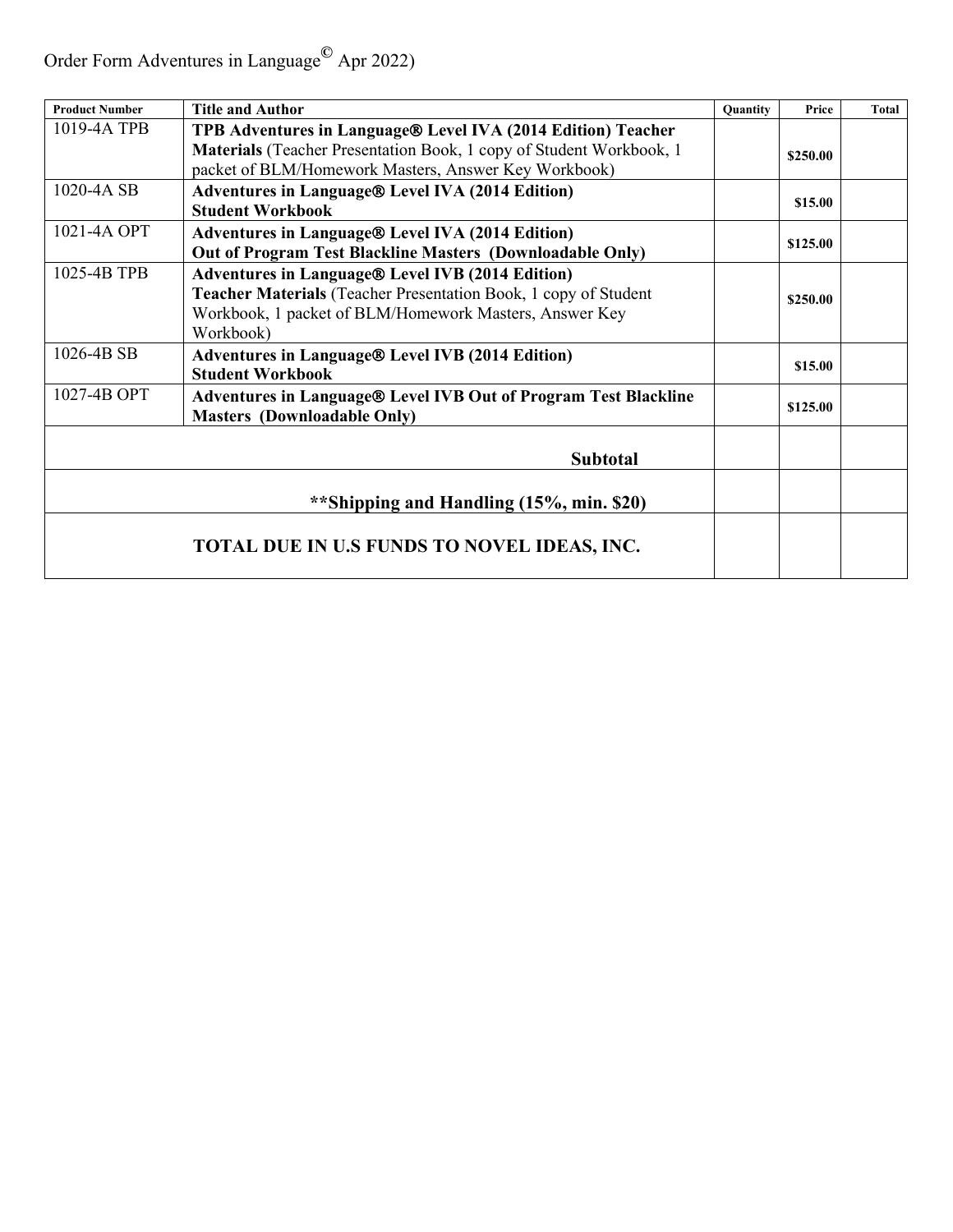

**Novel Ideas, Inc. c/o The Copy Center 1921 US Route-202 Winthrop, ME 04364 Phone: (250) 652-9704 Fax: (250) 652-9745 [terrydilit@yahoo.com](mailto:terrydilit@yahoo.com)**

**Website: [www.novelideas-inc.com](http://www.novelideas-inc.com/) On-Line Store: [www.novelideas-inc.com](http://www.novelideas-inc.com/)**

# **Order Form Reading for Success©**

### **Note: Teachers will require one set of Teacher Materials (RS code) and one Student Workbook for each student (WB code). Student Workbooks are packaged in sets of 10.**

#### **Printed materials are also available from our On-Line Store. Downloadable Versions can be ordered ONLY from our On-Line Store. (Please print and complete this form, attach your Purchase Order, Shipping Information, and Tax Identification Number and FAX to 250-652-9745.)**

| <b>Product Number</b> | <b>Title and Author</b>                                                   | <b>Quantity</b> | Price   | <b>Total</b> |
|-----------------------|---------------------------------------------------------------------------|-----------------|---------|--------------|
| 2030.01-RSBCC         | The Boxcar Children: The Copycat Mystery (by Gertrude Chandler Warner)    |                 | \$69.00 |              |
|                       | <b>Teacher Materials (2015 Edition)</b>                                   |                 |         |              |
|                       | (Teacher Presentation Book, Blackline Master Packet, 1 Student Workbook)  |                 |         |              |
| 2030.02-WBBCRS        | The Boxcar Children: The Copycat Mystery (by Gertrude Chandler Warner)    |                 | \$35.00 |              |
|                       | <b>Student Workbooks (10) (2015 Edition)</b>                              |                 |         |              |
|                       | (Student Workbooks are packaged in sets of 10.)                           |                 |         |              |
| 2031.01-RSJSA         | Julian, Secret Agent (by Ann Cameron) Teacher Materials (2015 Edition)    |                 | \$69.00 |              |
|                       | (Teacher Presentation Book, Blackline Master Packet, 1 Student Workbook)  |                 |         |              |
| 2031.02-WBJSA         | Julian, Secret Agent (by Ann Cameron) Student Workbooks (10)              |                 | \$35.00 |              |
|                       | (2015 Edition) (Student Workbooks are packaged in sets of 10.)            |                 |         |              |
| 2032.01-RSRQ          | Ramona Quimby, Age 8 (by Beverly Cleary) Teacher Materials (2020 Edition) |                 | \$79.00 |              |
|                       | (Teacher Presentation Book, Blackline Master Packet, 1 Student Workbook)  |                 |         |              |
| 2032.02-WBRQ          | Ramona Quimby, Age 8 (by Beverly Cleary) Student Workbooks (10)           |                 | \$40.00 |              |
|                       | (2020 Edition) (Student Workbooks are packaged in sets of 10.)            |                 |         |              |
| 2034.01-RSTL          | Tippy Lemmy (by Patricia McKissack) Teacher Materials (2017 Edition)      |                 | \$69.00 |              |
|                       | (Teacher Presentation Book, Blackline Master Packet, 1 Student Workbook)  |                 |         |              |
| 2034.02-WBTL          | Tippy Lemmy (by Patricia McKissack) Student Workbooks (10)                |                 | \$35.00 |              |
|                       | (2017 Edition) (Student Workbooks are packaged in sets of 10.)            |                 |         |              |
| 2036.01-RSWSW         | Who Stole the Wizard of Oz? (by Avi) Teacher Materials (2017 Edition)     |                 | \$69.00 |              |
|                       | (Teacher Presentation Book, Blackline Master Packet, 1 Student Workbook)  |                 |         |              |
| 2036.02-WBWSW         | Who Stole the Wizard of Oz? (by Avi) Student Workbooks (10)               |                 | \$35.00 |              |
|                       | (2017 Edition) (Student Workbooks are packaged in sets of 10.)            |                 |         |              |
| 2037.01-RSMBP         | The Most Beautiful Place in the World (by Ann Cameron)                    |                 | \$69.00 |              |
|                       | <b>Teacher Materials (2020 Edition)</b>                                   |                 |         |              |
|                       | (Teacher Presentation Book, Blackline Master Packet, 1 Student Workbook)  |                 |         |              |
| 2037.02-WBMBP         | The Most Beautiful Place in the World (by Ann Cameron)                    |                 | \$35.00 |              |
|                       | <b>Student Workbooks (10) (2020 Edition)</b>                              |                 |         |              |
|                       | (Student Workbooks are packaged in sets of 10.)                           |                 |         |              |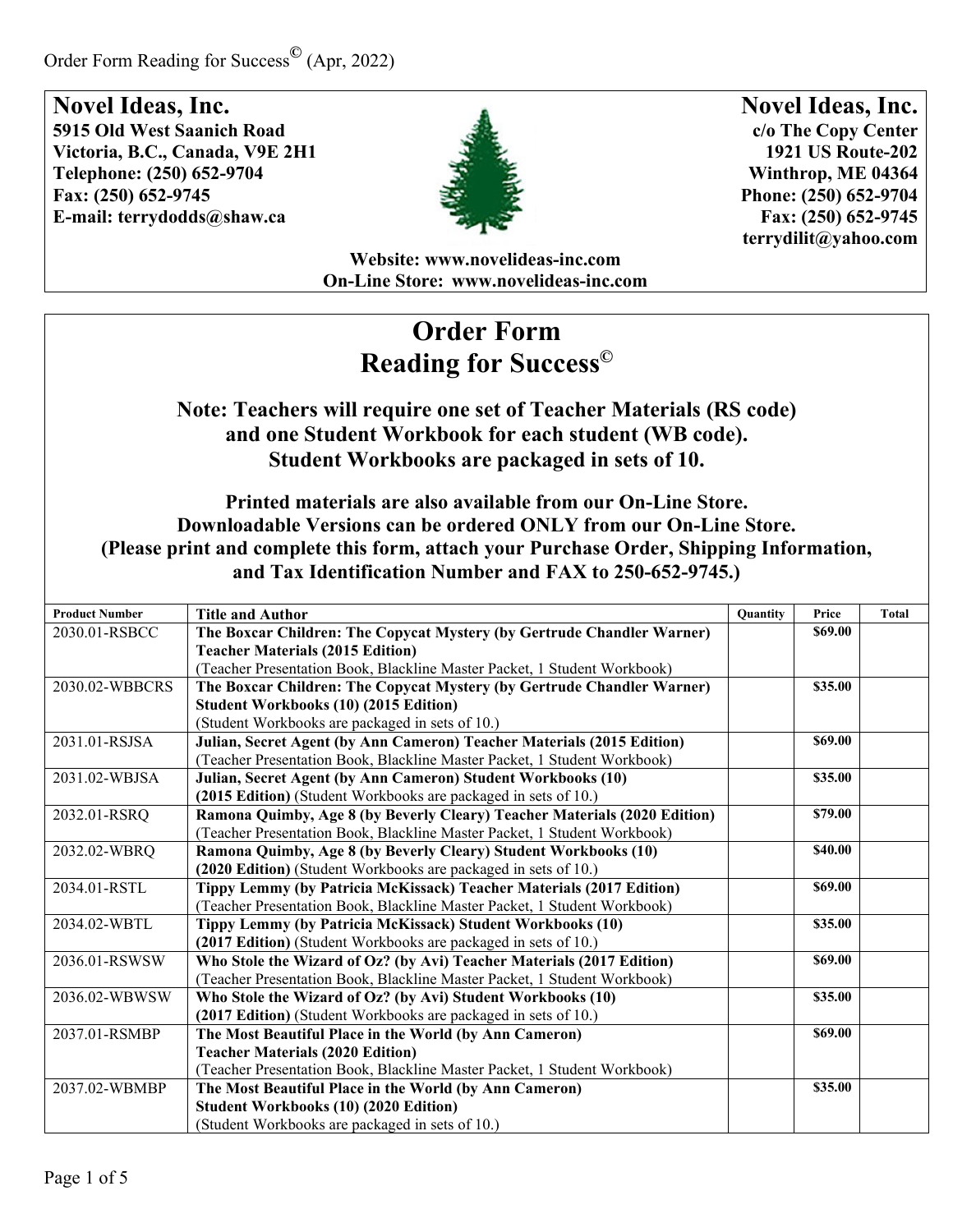| <b>Product Number</b> | <b>Title and Author</b>                                                       | Quantity | Price   | Total |
|-----------------------|-------------------------------------------------------------------------------|----------|---------|-------|
| 2037.04-RSGW          | The Gadget War (by Betsy Duffey) Teacher Materials (2016 Edition)             |          | \$69.00 |       |
|                       | (Teacher Presentation Book, Blackline Master Packet, 1 Student Workbook)      |          |         |       |
| 2037.05-WBGW          | The Gadget War (by Betsy Duffey) Student Workbooks (10)                       |          | \$35.00 |       |
|                       | (2016 Edition) (Student Workbooks are packaged in sets of 10.)                |          |         |       |
| 2039.01-RSSF          | Stone Fox (by John Reynolds Gardiner) Teacher Materials (2017 Edition)        |          | \$69.00 |       |
|                       | (Teacher Presentation Book, Blackline Master Packet, 1 Student Workbook)      |          |         |       |
| 2039.02-WBSF          | Stone Fox (by John Reynolds Gardiner) Student Workbooks (10)                  |          | \$35.00 |       |
|                       | (2017 Edition) (Student Workbooks are packages in sets of 10.)                |          |         |       |
| 2041.01-RSSA          | Sadako and the Thousand Paper Cranes (by Eleanor Coerr) Teacher               |          | \$69.00 |       |
|                       | <b>Materials (2015 Edition)</b>                                               |          |         |       |
|                       | (Teacher Presentation Book, Blackline Master Packet, 1 Student Workbook)      |          |         |       |
| 2041.02-WBSA          | Sadako and the Thousand Paper Cranes (by Eleanor Coerr) Student               |          | \$35.00 |       |
|                       | Workbooks (10) (2015 Edition) (Student Workbooks are packaged in sets of 10.) |          |         |       |
| 2042.01-RSFB          | Free Baseball (by Sue Corbett) Teacher Materials                              |          | \$79.00 |       |
|                       | (Teacher Presentation Book, Blackline Master Packet, 1 Student Workbook)      |          |         |       |
| 2042.02-WBFB          | Free Baseball (by Sue Corbett) Student Workbooks (10)                         |          | \$50.00 |       |
|                       | (Student Workbooks are packaged in sets of 10.)                               |          |         |       |
| 2044.01-RSCW          | Charlotte's Web (by E. B. White) Teacher Materials (2016 Edition)             |          | \$79.00 |       |
|                       | (Teacher Presentation Book, Blackline Master Packet, 1 Student Workbook)      |          |         |       |
| 2044.02-WBCW          | Charlotte's Web (by E. B. White) Student Workbooks (2016 Edition) (10)        |          | \$40.00 |       |
|                       | (Student Workbooks are packaged in sets of 10.)                               |          |         |       |
| 2044.04-RSFC          | Freedom Crossing (by Margaret Goff Clark) Teacher Materials (2020 Edition)    |          | \$79.00 |       |
|                       | (Teacher Presentation Book, Blackline Master Packet, 1 Student Workbook)      |          |         |       |
| 2044.05-WBFC          | Freedom Crossing (by Margaret Goff Clark) Student Workbooks (10)              |          | \$40.00 |       |
|                       | (2020 Edition) (Student Workbooks are packaged in sets of 10.)                |          |         |       |
| 2045.16-RSD           | Dive: The Discovery (by Gordon Korman) Teacher Materials (2016 Edition)       |          | \$79.00 |       |
|                       | (Teacher Presentation Book, Blackline Master Packet, 1 Student Workbook)      |          |         |       |
| 2045.17-WBD           | Dive: The Discovery (by Gordon Korman) Student Workbooks (10)                 |          | \$40.00 |       |
|                       | (2016 Edition) (Student Workbooks are packaged in sets of 10.)                |          |         |       |
| 2045.19-NOD           | Dive: The Discovery (by Gordon Korman) Novel (Scholastic has granted Novel    |          | \$6.50  |       |
|                       | Ideas, Inc. permission to print and sell this out-of-print novel.)            |          |         |       |
| 2046.01-RSHO          | Holes (by Louis Sachar) Teacher Materials (2015 Edition)                      |          | \$79.00 |       |
|                       | (Teacher Presentation Book, Blackline Master Packet, 1 Student Workbook)      |          |         |       |
| 2046.02-WBHO          | Holes (by Louis Sachar) Student Workbooks (10) (2015 Edition)                 |          | \$40.00 |       |
|                       | (Student Workbooks are packaged in sets of 10.)                               |          |         |       |
| 2046.04-RSHU          | Hush (by Jaqueline Woodson) Teacher Materials (2020 Edition)                  |          | \$79.00 |       |
|                       | (Teacher Presentation Book, Blackline Master Packet, 1 Student Workbook)      |          |         |       |
| 2046.05-WBHU          | Hush (by Jaqueline Woodson) Student Workbooks (10) (2020 Edition)             |          | \$40.00 |       |
|                       | (Student Workbooks are packaged in sets of 10.)                               |          |         |       |
| 2047.01-RSMM          | Maniac Magee (by Jerry Spinelli) Teacher Materials (2015 Edition)             |          | \$79.00 |       |
|                       | (Teacher Presentation Book, Blackline Master Packet, 1 Student Workbook)      |          |         |       |
| 2047.02-WBMM          | Maniac Magee (by Jerry Spinelli) Student Workbooks (10)                       |          | \$40.00 |       |
|                       | (2015 Edition) (Student Workbooks are packaged in sets of 10.)                |          |         |       |
| 2049.01-RSWRF         | Where the Red Fern Grows (by Wilson Rawls)                                    |          | \$79.00 |       |
|                       | <b>Teacher Materials (2020 Edition)</b>                                       |          |         |       |
|                       | (Teacher Presentation Book, Blackline Master Packet, 1 Student Workbook)      |          |         |       |
| 2049.02-RSSB          | Where the Red Fern Grows (by Wilson Rawls) Student Workbooks (10)             |          | \$40.00 |       |
|                       | (2020 Edition) (Student Workbooks are packaged in sets of 10.)                |          |         |       |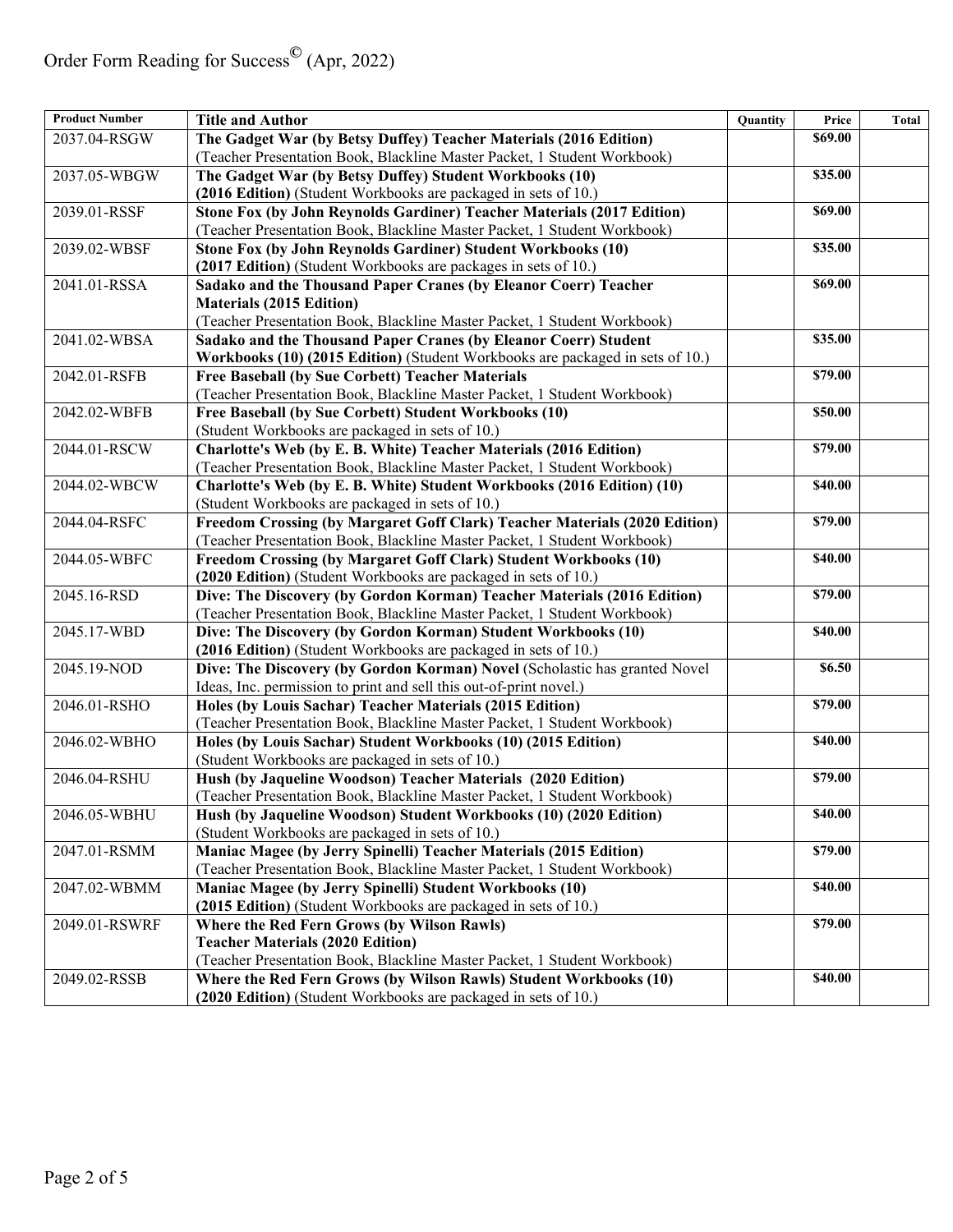| <b>Product Number</b> | <b>Title and Author</b>                                                    | Quantity | Price   | Total |
|-----------------------|----------------------------------------------------------------------------|----------|---------|-------|
| 2049.04-RSSB          | The Sign of the Beaver (by Elizabeth George Speare) Teacher Materials      |          | \$79.00 |       |
|                       | (Teacher Presentation Book, Blackline Master Packet, 1 Student Workbook)   |          |         |       |
| 2049.05-WBSB          | The Sign of the Beaver (by Elizabeth George Speare) Student Workbooks (10) |          | \$50.00 |       |
|                       | (Student Workbooks are packaged in sets of 10.)                            |          |         |       |
| 2050.01-RSJTJ         | Journey to Jo'burg (by Beverley Naidoo) Teacher Materials (2022 Edition)   |          | \$69.00 |       |
|                       | (Teacher Presentation Book, Blackline Master Packet, 1 Student Workbook)   |          |         |       |
| 2050.02-WBJTJ         | Journey to Jo'burg (by Beverley Naidoo) Student Workbooks (10)             |          | \$40.00 |       |
|                       | (2022 Edition)                                                             |          |         |       |
|                       | (Student Workbooks are packaged in sets of 10.)                            |          |         |       |
| 2050.04-RSEE          | The Enormous Egg (by Oliver Butterworth) Teacher Materials                 |          | \$79.00 |       |
|                       | (Teacher Presentation Book, Blackline Master Packet, 1 Student Workbook)   |          |         |       |
| 2050.05-WBEE          | The Enormous Egg (by Oliver Butterworth) Student Workbooks (10)            |          | \$50.00 |       |
|                       | (Student Workbooks are packaged in sets of 10.)                            |          |         |       |
| 2050.07-RSBNB         | Bud, Not Buddy (by Christopher Paul Curtis) Teacher Materials              |          | \$79.00 |       |
|                       | (2020 Edition)                                                             |          |         |       |
|                       | (Teacher Presentation Book, Blackline Master Packet, 1 Student Workbook)   |          |         |       |
| 2050.08-WBBNB         | <b>Bud, Not Buddy (by Christopher Paul Curtis) Student Workbooks (10)</b>  |          | \$50.00 |       |
|                       | (2020 Edition) (Student Workbooks are packaged in sets of 10.)             |          |         |       |
| 2050.10-RSER          | Esperanza Rising (by Pam Munoz Ryan) Teacher Materials (2020 Edition)      |          | \$79.00 |       |
|                       | (Teacher Presentation Book, Blackline Master Packet, 1 Student Workbook)   |          |         |       |
| 2050.11-WBER          | Esperanza Rising (by Pam Munoz Ryan) Student Workbooks (10)                |          | \$40.00 |       |
|                       | (2020 Edition) (Student Workbooks are packaged in sets of 10.)             |          |         |       |
| 2050.13-RSTSB         | Touching Spirit Bear (by Ben Mickelsen) Teacher Materials (2020 Edition)   |          | \$79.00 |       |
|                       | (Teacher Presentation Book, Blackline Master Packet, 1 Student Workbook)   |          |         |       |
| 2050.14-WBTSB         | Touching Spirit Bear (by Ben Mickelsen) Student Workbooks (10)             |          | \$40.00 |       |
|                       | (2020 Edition) (Student Workbooks are packaged in sets of 10.)             |          |         |       |
| 2051.01-RSWIT         | A Wrinkle in Time (by Madeleine L'Engle) Teacher Materials (2020 Edition)  |          | \$79.00 |       |
|                       | (Teacher Presentation Book, Blackline Master Packet, 1 Student Workbook)   |          |         |       |
| 2051.02-RSWIT         | A Wrinkle in Time (by Madeleine L'Engle) Student Workbooks (10)            |          | \$40.00 |       |
|                       | (2020 Edition) (Student Workbooks are packaged in sets of 10.)             |          |         |       |
| 2052.01-RSPH          | Philip Hall Likes Me, I Reckon Maybe (by Bette Greene) Teacher Materials   |          | \$79.00 |       |
|                       | (2021 Edition)                                                             |          |         |       |
|                       | (Teacher Presentation Book, Blackline Master Packet, 1 Student Workbook)   |          |         |       |
| 2052.02-WBPH          | Philip Hall Likes Me, I Reckon Maybe (by Bette Greene) Student Workbooks   |          | \$40.00 |       |
|                       | (2021 Edition) (10) (Student Workbooks are packaged in sets of 10.)        |          |         |       |
| 2052.04-RSTW          | The Wanderer (by Sharon Creech) Teacher Materials (2018 Edition)           |          | \$79.00 |       |
|                       | (Teacher Presentation Book, Blackline Master Packet, 1 Student Workbook)   |          |         |       |
| 2052.05-WBTW          | The Wanderer (by Sharon Creech) Student Workbooks (10) (2018 Edition)      |          | \$40.00 |       |
|                       | (Student Workbooks are packaged in sets of 10.)                            |          |         |       |
| 2053.01-RSLH          | Little House in the Big Woods (by Laura Ingalls Wilder) Teacher Materials  |          | \$79.00 |       |
|                       | (Teacher Presentation Book, Blackline Master Packet, 1 Student Workbook)   |          |         |       |
| 2053.02-WBLH          | Little House in the Big Woods (by Laura Ingalls Wilder) Student Workbooks  |          | \$40.00 |       |
|                       | (10) (Student Workbooks are packaged in sets of 10.)                       |          |         |       |
| 2053.04-RSMBS         | My Brother Sam is Dead (by James Lincoln Collier and Christopher Collier)  |          | \$79.00 |       |
|                       | <b>Teacher Materials</b>                                                   |          |         |       |
|                       | (Teacher Presentation Book, Blackline Master Packet, 1 Student Workbook)   |          |         |       |
| 2053.05-WBMBS         | My Brother Sam is Dead (by James Lincoln Collier and Christopher Collier)  |          | \$50.00 |       |
|                       | Student Workbooks (10) (Student Workbooks are packaged in sets of 10.)     |          |         |       |
| 2054.01-RSTCM         | The Clay Marble (by Minfong Ho) Teacher Materials (2020 Edition)           |          | \$79.00 |       |
|                       | (Teacher Presentation Book, Blackline Master Packet, 1 Student Workbook)   |          |         |       |
| 2054.02-WBTCM         | The Clay Marble (by Minfong Ho) Student Workbooks (10) (2020 Edition)      |          | \$40.00 |       |
|                       | (Student Workbooks are packaged in sets of 10.)                            |          |         |       |
| 2054.04-RSOST         | The Other Side of Truth (by Beverley Naidoo) Teacher Materials             |          | \$79.00 |       |
|                       | (Teacher Presentation Book, Blackline Master Packet, 1 Student Workbook)   |          |         |       |
| 2054.05-WBOST         | The Other Side of Truth (by Beverley Naidoo) Student Workbooks (10)        |          | \$50.00 |       |
|                       | (Student Workbooks are packaged in sets of 10.)                            |          |         |       |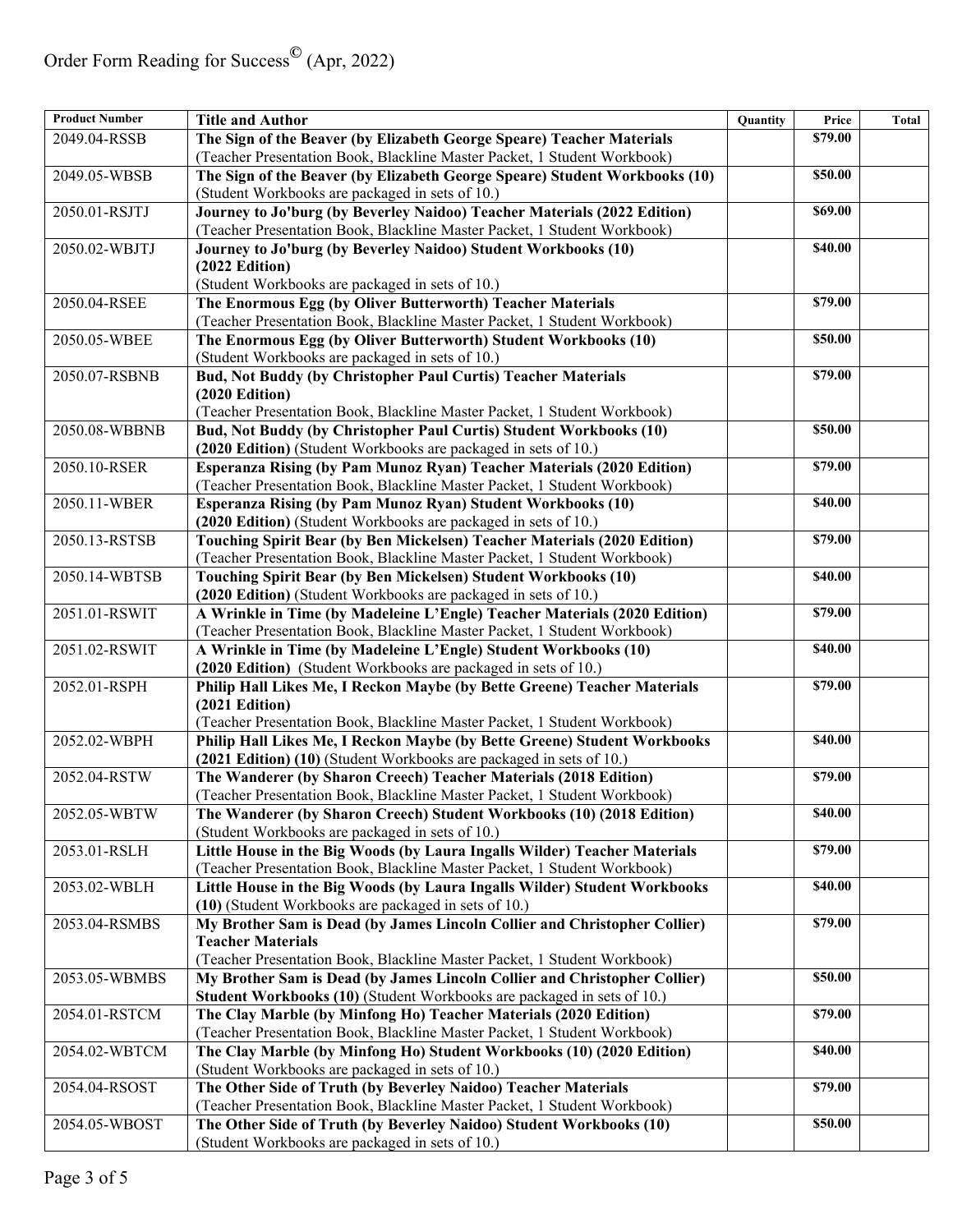| <b>Product Number</b> | <b>Title and Author</b>                                                                                                                           | Quantity | Price   | Total |
|-----------------------|---------------------------------------------------------------------------------------------------------------------------------------------------|----------|---------|-------|
| 2054.07-RSI           | Iqbal (by Francesco D'Adamo, translated by Ann Leonori)                                                                                           |          | \$79.00 |       |
|                       | <b>Teacher Materials (2020 Edition)</b>                                                                                                           |          |         |       |
|                       | (Teacher Presentation Book, Blackline Master Packet, 1 Student Workbook)                                                                          |          |         |       |
| 2054.08-WBI           | Iqbal (by Francesco D'Adamo, translated by Ann Leonori) Student                                                                                   |          | \$40.00 |       |
|                       | Workbooks (10) (2020 Edition) (Student Workbooks are packaged in sets of 10.)                                                                     |          |         |       |
| 2054.10-RSKW          | King of the Wind (by Marguerite Henry) Teacher Materials                                                                                          |          | \$79.00 |       |
|                       | (Teacher Presentation Book, Blackline Master Packet, 1 Student Workbook)                                                                          |          |         |       |
| 2054.11-WBKW          | King of the Wind (by Marguerite Henry) Student Workbooks (10)                                                                                     |          | \$50.00 |       |
|                       | (Student Workbooks are packaged in sets of 10.)                                                                                                   |          |         |       |
| 2055.01-RSIBD         | Island of the Blue Dolphins (by Scott O'Dell) Teacher Materials (2020 Edition)                                                                    |          | \$79.00 |       |
|                       | (Teacher Presentation Book, Blackline Master Packet, 1 Student Workbook)                                                                          |          |         |       |
| 2055.02-WBIBD         | Island of the Blue Dolphins (by Scott O'Dell) Student Workbooks (10)                                                                              |          | \$40.00 |       |
|                       | (2020 Edition) (Student Workbooks are packaged in sets of 10.)                                                                                    |          |         |       |
| 2056.01-RSCC          | Cesar Chavez: A Hero for Everyone (by Gary Soto) Teacher Materials                                                                                |          | \$79.00 |       |
|                       | (Teacher Presentation Book, Blackline Master Packet, 1 Student Workbook)                                                                          |          |         |       |
| 2056.02-WBCC          | Cesar Chavez: A Hero for Everyone (by Gary Soto) Student Workbooks (10)                                                                           |          | \$40.00 |       |
|                       | (Student Workbooks are packaged in sets of 10.)                                                                                                   |          |         |       |
| 2057.01-RSHA          | <b>Hatchet (by Gary Paulsen) Teacher Materials (2020 Edition)</b>                                                                                 |          | \$79.00 |       |
|                       | (Teacher Presentation Book, Blackline Master Packet, 1 Student Workbook)                                                                          |          |         |       |
| 2057.02-WBHA          | Hatchet (by Gary Paulsen) Student Workbooks (10) (2020 Edition)                                                                                   |          | \$40.00 |       |
|                       | (Student Workbooks are packaged in sets of 10.)                                                                                                   |          |         |       |
| 2057.04-RSSH          | Soldier's Heart (by Gary Paulsen) Teacher Materials (2020 Edition)                                                                                |          | \$79.00 |       |
|                       | (Teacher Presentation Book, Blackline Master Packet, 1 Student Workbook)                                                                          |          |         |       |
| 2057.05-WBSH          | Soldier's Heart (by Gary Paulsen) Student Workbooks (10) (2020 Edition)                                                                           |          | \$40.00 |       |
|                       | (Student Workbooks are packaged in sets of 10.)                                                                                                   |          |         |       |
| 2057.07-RSTG          | The Giver (by Lois Lowry) Teacher Materials (2020 Edition)                                                                                        |          | \$79.00 |       |
|                       | (Teacher Presentation Book, Blackline Master Packet, 1 Student Workbook)                                                                          |          |         |       |
| 2057.08-WBTG          | The Giver (by Lois Lowry) Student Workbooks (2020 Edition) (10)                                                                                   |          | \$40.00 |       |
|                       | (Student Workbooks are packaged in sets of 10.)                                                                                                   |          |         |       |
| 2058.01-RSTE          | Tuck Everlasting (by Natalie Babbitt) Teacher Materials (2021 Edition)                                                                            |          | \$79.00 |       |
|                       | (Teacher Presentation Book, Blackline Master Packet, 1 Student Workbook)                                                                          |          |         |       |
| 2058.02-WBTE          | Tuck Everlasting (by Natalie Babbitt) Student Workbooks (10) (2021 Edition)                                                                       |          | \$40.00 |       |
|                       | (Student Workbooks are packaged in sets of 10.)                                                                                                   |          |         |       |
| 2059.01-RSTH          | The Hobbit (by J.R.R. Tolkien) Teacher Materials (2021 Edition)                                                                                   |          | \$79.00 |       |
|                       | (Teacher Presentation Book, Blackline Master Packet, 1 Student Workbook                                                                           |          |         |       |
| 2059.02-WBTH          | The Hobbit (by J.R.R. Tolkien) Student Workbooks (10) (2021 Edition)                                                                              |          | \$50.00 |       |
|                       | (Student Workbooks are packaged in sets of 10.)                                                                                                   |          |         |       |
| 2060.01-RSSL          | <b>Stuart Little (by E. B. White) Teacher Materials (2021 Edition)</b>                                                                            |          | \$79.00 |       |
|                       | (Teacher Presentation Book, Blackline Master Packet, 1 Student Workbook)                                                                          |          |         |       |
| 2060.02-WBSL          | Stuart Little (by E. B. White) Student Workbooks (10) (2021 Edition)                                                                              |          | \$40.00 |       |
|                       | (Student Workbooks are packaged in sets of 10.)                                                                                                   |          |         |       |
| 2061.01-RSLWW         | The Lion, the Witch, and the Wardrobe (by C. S. Lewis) Teacher Materials                                                                          |          | \$79.00 |       |
|                       | $(2016$ Edition)                                                                                                                                  |          |         |       |
|                       | (Teacher Presentation Book, Blackline Master Packet, 1 Student Workbook)                                                                          |          |         |       |
| 2061.02-WBLWW         | The Lion, the Witch, and the Wardrobe (by C. S. Lewis) Student Workbooks<br>(10) (2016 Edition) (Student Workbooks are packaged in sets of 10.)   |          | \$40.00 |       |
|                       | A Single Shard (by Linda Sue Park) Teacher Materials (2020 Edition)                                                                               |          | \$79.00 |       |
| 2062.01-RSSS          | (Teacher Presentation Book, Blackline Master Packet, 1 Student Workbook)                                                                          |          |         |       |
|                       |                                                                                                                                                   |          | \$40.00 |       |
| 2062.02-WBSS          | A Single Shard (by Linda Sue Park) Student Workbooks (10) (2020 Edition)                                                                          |          |         |       |
| $2065.01-RSDW$        | (Student Workbooks are packaged in sets of 10.)                                                                                                   |          | \$79.00 |       |
|                       | The Door in the Wall (by Marguerite De Angeli)                                                                                                    |          |         |       |
|                       | <b>Teacher Materials (2020 Edition)</b>                                                                                                           |          |         |       |
| 2065.02-WBDW          | (Teacher Presentation Book, Blackline Master Packet, 1 Student Workbook)<br>The Door in the Wall (by Marguerite De Angeli) Student Workbooks (10) |          | \$40.00 |       |
|                       | (2020 Edition) (Student Workbooks are packaged in sets of 10.)                                                                                    |          |         |       |
|                       |                                                                                                                                                   |          |         |       |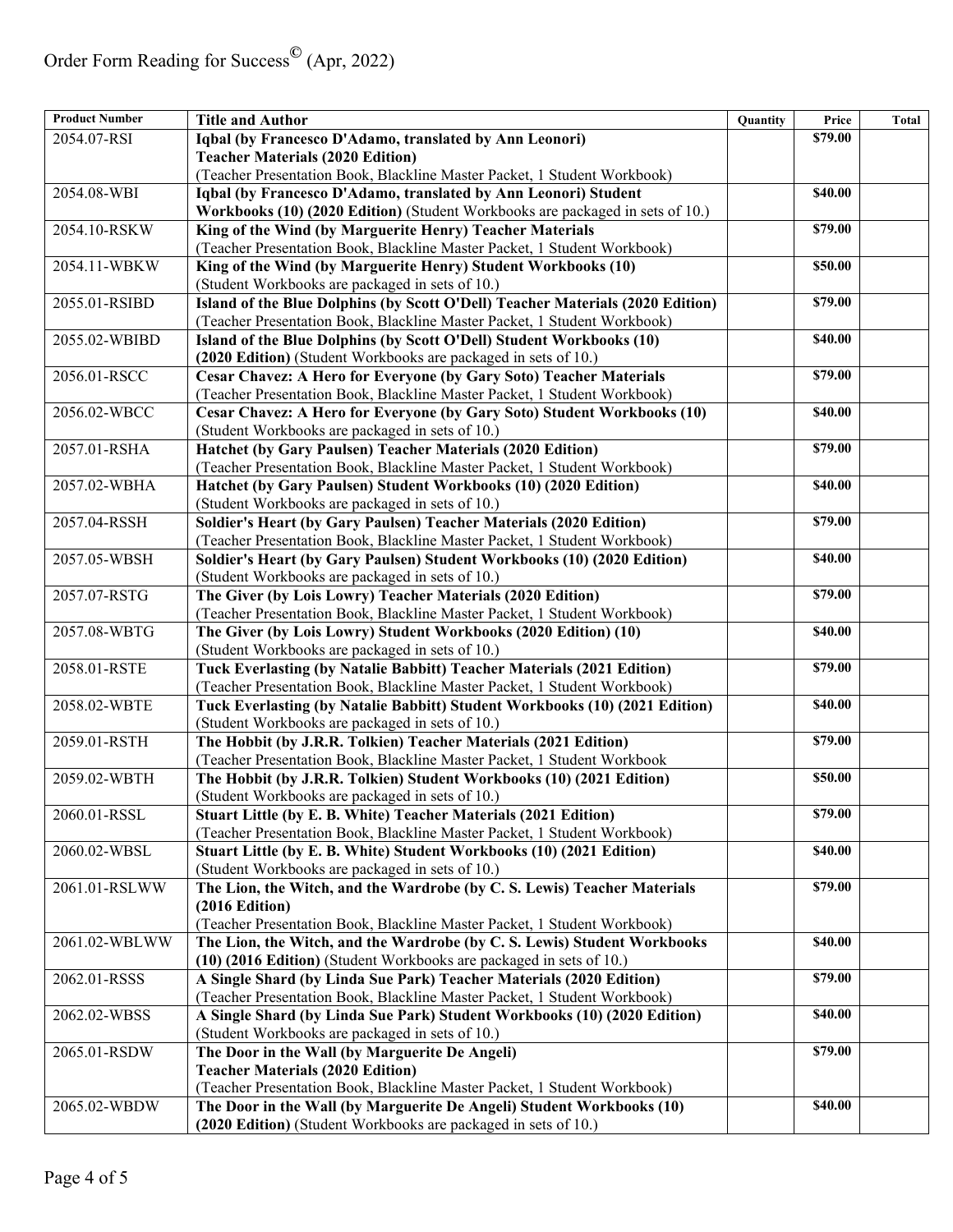Order Form Reading for Success**©** (Apr, 2022)

| <b>Product Number</b> | <b>Title and Author</b>                                                     | Quantity | Price   | Total |
|-----------------------|-----------------------------------------------------------------------------|----------|---------|-------|
| 2067.01-RSAFD         | Anne Frank: The Diary of a Young Girl (by Anne Frank)                       |          | \$79.00 |       |
|                       | <b>Teacher Materials (2020 Edition)</b>                                     |          |         |       |
|                       | (Teacher Presentation Book, Blackline Master Packet, 1 Student Workbook)    |          |         |       |
| 2067.02-WBAFD         | Anne Frank: The Diary of a Young Girl (by Anne Frank)                       |          | \$40.00 |       |
|                       | <b>Student Workbooks (10) (2020 Edition)</b>                                |          |         |       |
|                       | (Student Workbooks are packaged in sets of 10.)                             |          |         |       |
| 2069.01-RSBEN         | Ben and Me (by Robert Lawson) Teacher Materials                             |          | \$79.00 |       |
|                       | (Teacher Presentation Book, Blackline Master Packet, 1 Student Workbook)    |          |         |       |
| 2069.02-WBBEN         | Ben and Me (by Robert Lawson) Student Workbooks (10)                        |          | \$50.00 |       |
|                       | (Student Workbooks are packaged in sets of 10.)                             |          |         |       |
| 2070.01-RSOBA         | Of Beetles and Angels (by Mawi Asegdom) Teacher Materials                   |          | \$79.00 |       |
|                       | (Teacher Presentation Book, Blackline Master Packet, 1 Student Workbook)    |          |         |       |
| 2070.02-WBOBA         | Of Beetles and Angels (by Mawi Asgedom) Student Workbooks (10)              |          | \$40.00 |       |
|                       | (Student Workbooks are packaged in sets of 10.)                             |          |         |       |
| 2071.01-RSSA          | Secret of the Andes (by Ann Nolan Clark) Teacher Materials (2016 Edition)   |          | \$79.00 |       |
|                       | (Teacher Presentation Book, Blackline Master Packet, 1 Student Workbook)    |          |         |       |
| 2071.02-WBSA          | Secret of the Andes (by Ann Nolan Clark) Student Workbooks (10)             |          | \$50.00 |       |
|                       | (2016 Edition) (Student Workbooks are packaged in sets of 10.)              |          |         |       |
| 2075.01-RSAF          | Animal Farm (by George Orwell) Teacher Materials (2020 Edition)             |          | \$79.00 |       |
|                       | (Teacher Presentation Book, Blackline Master Packet, 1 Student Workbook)    |          |         |       |
| 2075.02-WBAF          | Animal Farm (by George Orwell) Student Workbooks (10)                       |          | \$40.00 |       |
|                       | (2020 Edition) (Student Workbooks are packaged in sets of 10.)              |          |         |       |
| 2078.01-RSCW          | The Call of the Wild (by Jack London) Teacher Materials (2021 Edition)      |          | \$79.00 |       |
|                       | (Teacher Presentation Book, Blackline Master Packet, 1 Student Workbook)    |          |         |       |
| 2078.02-WBCW          | The Call of the Wild (by Jack London) Student Workbooks (10) (2021 Edition) |          | \$40.00 |       |
|                       | (Student Workbooks are packaged in sets of 10.)                             |          |         |       |
| 2080.02-RSJH          | Dr Jekyll and Mr Hyde (by Robert Louis Stevenson) Teacher Materials         |          | \$79.00 |       |
|                       | (2021 Edition) (Teacher Presentation Book, Blackline Master Packet,         |          |         |       |
|                       | 1 Student Workbook)                                                         |          |         |       |
| 2080.02-WBJH          | Dr Jekyll and Mr Hyde (by Robert Louis Stevenson) Student Workbooks (10)    |          | \$40.00 |       |
|                       | (2021 Edition) (Student Workbooks are packaged in sets of 10.)              |          |         |       |
|                       |                                                                             |          |         |       |
|                       | <b>Subtotal</b>                                                             |          |         |       |
|                       |                                                                             |          |         |       |
|                       | **Shipping and Handling (15%, min. \$20)                                    |          |         |       |
|                       |                                                                             |          |         |       |
|                       |                                                                             |          |         |       |
|                       | TOTAL DUE IN U.S FUNDS TO NOVEL IDEAS, INC.                                 |          |         |       |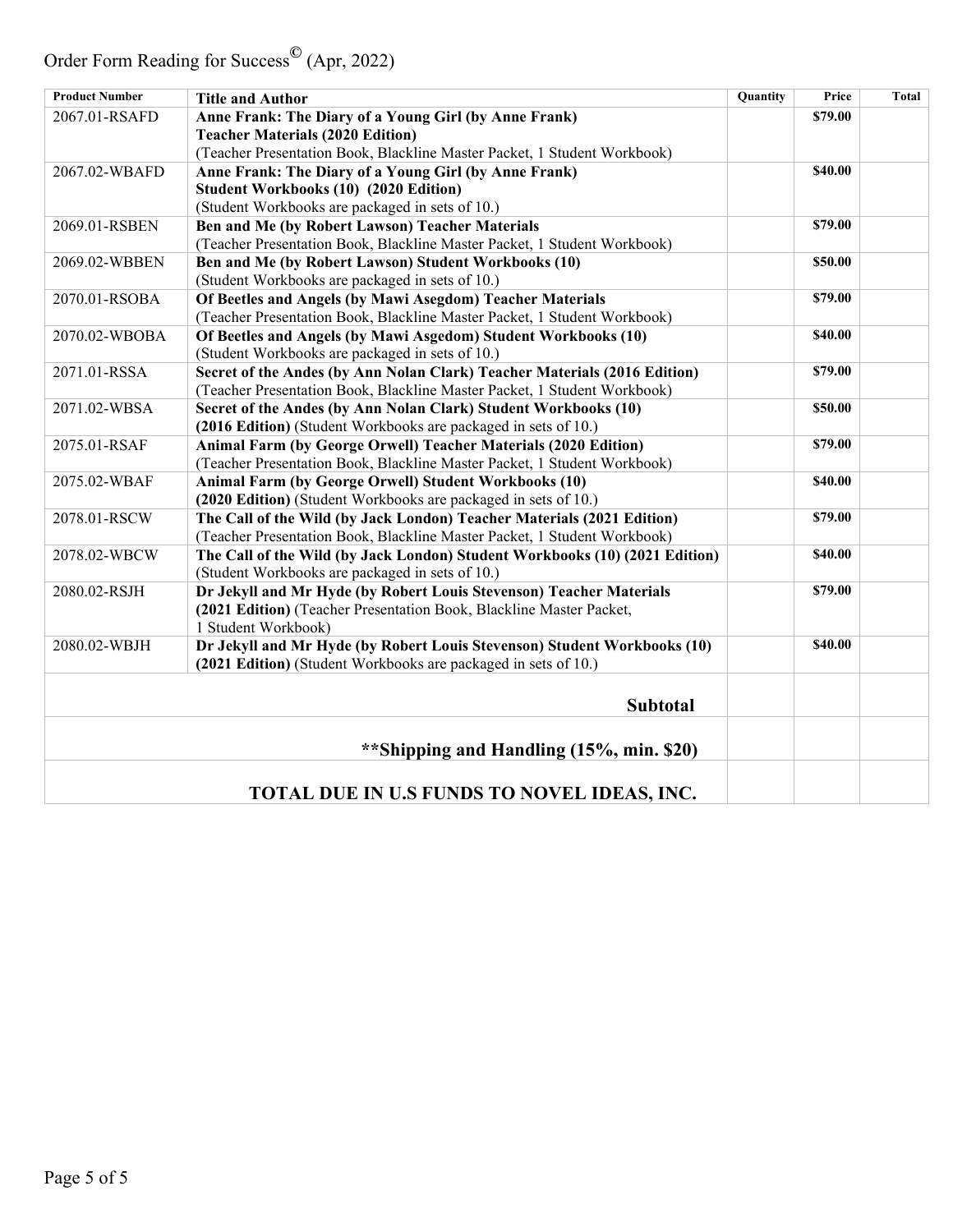

**Novel Ideas, Inc. c/o The Copy Center 1921 US Route-202 Winthrop, ME 04364 Phone: (250) 652-9704 Fax: (250) 652-9745 [terrydilit@yahoo.com](mailto:terrydilit@yahoo.com)**

**Website: [www.novelideas-inc.com](http://www.novelideas-inc.com/) On-Line Store: [www.novelideas-inc.com](http://www.novelideas-inc.com/)**

# **Order Form Series Launchers©**

**Note: Teachers will require one set of Teacher Materials (SL code) and one Student Workbook for each student (WB code). Student Workbooks are packaged in sets of 10.**

#### **Printed materials are also available from our On-Line Store. Downloadable Versions can be ordered ONLY from our On-Line Store.**

| Level 1 (Readability Range 1.5-2.3) |                                                                             |          |         |       |
|-------------------------------------|-----------------------------------------------------------------------------|----------|---------|-------|
| <b>Product Number</b>               | Series, Title, and Author                                                   | Quantity | Price   | Total |
| 3001.01-SL1MT                       | [Arnold Lobel Series] Mouse Tales (by Arnold Lobel) Teacher Materials       |          | \$59.00 |       |
|                                     | $(2015$ Edition)                                                            |          |         |       |
|                                     | (Teacher Presentation Book, Blackline Master Packet, 1 Student Workbook)    |          |         |       |
| 3001.02-WBMT                        | [Arnold Lobel Series] Mouse Tales (by Arnold Lobel) Student Workbooks       |          | \$30.00 |       |
|                                     | (10) (2015 Edition) (Student Workbooks are packaged in sets of 10.)         |          |         |       |
| 3002.01-SL1LB                       | [Little Bear Series] Little Bear (by Else Homelund Minarik) Teacher         |          | \$59.00 |       |
|                                     | <b>Materials (2015 Edition)</b>                                             |          |         |       |
|                                     | (Teacher Presentation Book, Blackline Master Packet, 1 Student Workbook)    |          |         |       |
| 3002.02-WBLB                        | [Little Bear Series] Little Bear (by Else Homelund Minarik) Student         |          | \$30.00 |       |
|                                     | Workbooks (10) (2015 Edition)                                               |          |         |       |
|                                     | (Student Workbooks are packaged in sets of 10.)                             |          |         |       |
| 3003.01-SL1HM                       | [Henry and Mudge Series] Henry and Mudge: The First Book (by Cynthia        |          | \$59.00 |       |
|                                     | <b>Rylant) Teacher Materials (2015 Edition)</b>                             |          |         |       |
|                                     | (Teacher Presentation Book, Blackline Master Packet, 1 Student Workbook)    |          |         |       |
| 3003.02-WBHM                        | [Henry and Mudge Series] Henry and Mudge: The First Book (by Cynthia        |          | \$30.00 |       |
|                                     | Rylant) Student Workbooks (10) (2015 Edition)                               |          |         |       |
|                                     | (Student Workbooks are packaged in sets of 10.)                             |          |         |       |
| 3004.01-SL1AB                       | [Amelia Bedelia Series] Play Ball, Amelia Bedelia (by Peggy Parish)         |          | \$59.00 |       |
|                                     | <b>Teacher Materials (2015 Edition)</b>                                     |          |         |       |
|                                     | (Teacher Presentation Book, Blackline Master Packet, 1 Student Workbook)    |          |         |       |
| 3004.02-WBAB                        | [Amelia Bedelia Series] Play Ball, Amelia Bedelia (by Peggy Parish) Student |          | \$30.00 |       |
|                                     | Workbooks (10) (2015 Edition)                                               |          |         |       |
|                                     | (Student Workbooks are packaged in sets of 10.)                             |          |         |       |
| 3005.01-SL1NG                       | [Nate the Great Series] Nate the Great and the Big Sniff (by Marjorie       |          | \$59.00 |       |
|                                     | <b>Weinman Sharmat) Teacher Materials (2015 Edition)</b>                    |          |         |       |
|                                     | (Teacher Presentation Book, Blackline Master Packet, 1 Student Workbook)    |          |         |       |
| 3005.02-WBNG                        | [Nate the Great Series] Nate the Great and the Big Sniff (by Marjorie       |          | \$30.00 |       |
|                                     | Weinman Sharmat) Student Workbooks (10) (2015 Edition)                      |          |         |       |
|                                     | (Student Workbooks are packaged in sets of 10.)                             |          |         |       |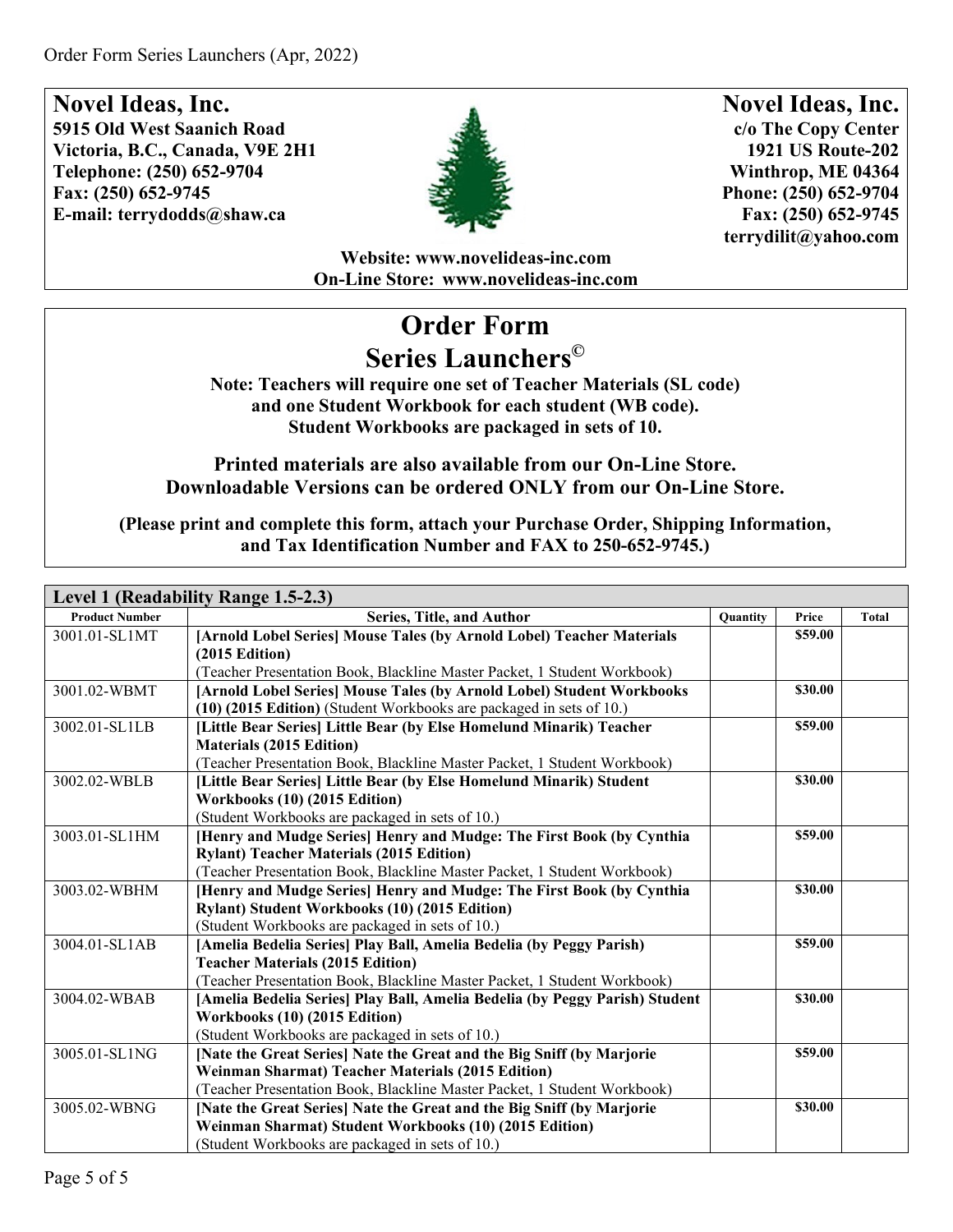| Level 2 (Readability Range 2.0-3.0) |                                                                                                                               |          |         |              |
|-------------------------------------|-------------------------------------------------------------------------------------------------------------------------------|----------|---------|--------------|
| <b>Product Number</b>               | Series, Title, and Author                                                                                                     | Quantity | Price   | <b>Total</b> |
| 3006.01-SL2MR                       | [Marvin Redpost Series] Marvin Redpost: Kidnapped at Birth? (by Louis                                                         |          | \$59.00 |              |
|                                     | <b>Sachar) Teacher Materials (2015 Edition)</b>                                                                               |          |         |              |
|                                     | (Teacher Presentation Book, Blackline Master Packet, 1 Student Workbook)                                                      |          |         |              |
| 3006.02-WBMR                        | [Marvin Redpost Series] Marvin Redpost: Kidnapped at Birth? (by Louis                                                         |          | \$30.00 |              |
|                                     | Sachar) Student Workbook (10) (2015 Edition)                                                                                  |          |         |              |
|                                     | (Student Workbooks are packaged in sets of 10.)                                                                               |          |         |              |
| 3007.01-SL2GK                       | [Judy Blume Series] The One in the Middle is the Green Kangaroo (by Judy                                                      |          | \$59.00 |              |
|                                     | <b>Blume) Teacher Materials (2015 Edition)</b>                                                                                |          |         |              |
|                                     | (Teacher Presentation Book, Blackline Master Packet, 1 Student Workbook)                                                      |          |         |              |
| 3007.02-WBGK                        | [Judy Blume Series] The One in the Middle is the Green Kangaroo (by Judy                                                      |          | \$30.00 |              |
|                                     | Blume) Student Workbooks (10) (2015 Edition)                                                                                  |          |         |              |
| 3009.01-SL2JJ                       | (Student Workbooks are packaged in sets of 10.)                                                                               |          | \$59.00 |              |
|                                     | [Junie B. Jones Series] Junie B. Jones and the Stupid Smelly Bus (by<br><b>Barbara Park) Teacher Materials (2015 Edition)</b> |          |         |              |
|                                     | (Teacher Presentation Book, Blackline Master Packet, 1 Student Workbook)                                                      |          |         |              |
| 3009.02-WBJJ                        | [Junie B. Jones Series] Junie B. Jones and the Stupid Smelly Bus (by                                                          |          | \$30.00 |              |
|                                     | Barbara Park) Student Workbooks (10) (2015 Edition)                                                                           |          |         |              |
|                                     | (Student Workbooks are packaged in sets of 10.)                                                                               |          |         |              |
| 3010.01-SL2SS                       | [Pixie Tricks Series] Sprite's Secret (by Tracey West) Teacher Materials                                                      |          | \$59.00 |              |
|                                     | (2016 Edition)                                                                                                                |          |         |              |
|                                     | (Teacher Presentation Book, Blackline Master Packet, 1 Student Workbook)                                                      |          |         |              |
| 3010.02-WBSS                        | [Pixie Tricks Series] Sprite's Secret (by Tracey West) Student Workbooks                                                      |          | \$30.00 |              |
|                                     | (10) (2016 Edition) (Student Workbooks are packaged in sets of 10.)                                                           |          |         |              |
| 3010.05-NO                          | [Pixie Tricks Series] Sprite's Secret (by Tracey West) Novel (Scholastic has                                                  |          | \$5.50  |              |
|                                     | granted Novel Ideas, Inc. permission to print and sell this out-of-print novel.)                                              |          |         |              |
| 3011.01-SL2AZ                       | [A to Z Mysteries] The Absent Author (by Ron Roy) Teacher Materials                                                           |          | \$59.00 |              |
|                                     | $(2015$ Edition)                                                                                                              |          |         |              |
|                                     | (Teacher Presentation Book, Blackline Master Packet, 1 Student Workbook)                                                      |          |         |              |
| 3011.02-WBAZ                        | [A to Z Mysteries] The Absent Author (by Ron Roy) Student Workbooks                                                           |          | \$30.00 |              |
|                                     | (10) (2015 Edition) (Student Workbooks are packaged in sets of 10.)                                                           |          |         |              |
| 3012.01-SL2DBD                      | [Magic Tree House Series] Dinosaurs Before Dark (by Mary Pope Osborne)                                                        |          | \$59.00 |              |
|                                     | <b>Teacher Materials (2015 Edition)</b>                                                                                       |          |         |              |
|                                     | (Teacher Presentation Book, Blackline Master Packet, 1 Student Workbook)                                                      |          |         |              |
| 3012.02-WBDBD                       | [Magic Tree House Series] Dinosaurs Before Dark (by Mary Pope Osborne)                                                        |          | \$30.00 |              |
|                                     | <b>Student Workbooks (10) (2015 Edition)</b>                                                                                  |          |         |              |
|                                     | (Student Workbooks are packaged in sets of 10.)                                                                               |          |         |              |
| 3013.01-SL2NKS                      | [Dragon Slayer's Academy Series] The New Kid at School (by Kate                                                               |          | \$59.00 |              |
|                                     | <b>McMullan) Teacher Materials (2016 edition)</b><br>(Teacher Presentation Book, Blackline Master Packet, 1 Student Workbook) |          |         |              |
| 3013.02-WBNKS                       | [Dragon Slayer's Academy Series] The New Kid at School (by Kate                                                               |          | \$30.00 |              |
|                                     | McMullan) Student Workbooks (10) (2016 edition)                                                                               |          |         |              |
|                                     | (Student Workbooks are packaged in sets of 10.)                                                                               |          |         |              |
| 3014.01-SL2SML                      | [Flat Stanley Series] Stanley and the Magic Lamp (by Jeff Brown) Teacher                                                      |          | \$59.00 |              |
|                                     | <b>Materials (2015 Edition)</b>                                                                                               |          |         |              |
|                                     | (Teacher Presentation Book, Blackline Master Packet, 1 Student Workbook)                                                      |          |         |              |
| 3014.02-WBSML                       | [Flat Stanley Series] Stanley and the Magic Lamp (by Jeff Brown) Student                                                      |          | \$30.00 |              |
|                                     | Workbooks (10) (2015 Edition)                                                                                                 |          |         |              |
|                                     | (Student Workbooks are packaged in sets of 10.)                                                                               |          |         |              |
| 3014.04-SL2SISK                     | [Stink Series] Stink: The Incredible Shrinking Kid (by Megan McDonald)                                                        |          | \$69.00 |              |
|                                     | <b>Teacher Materials</b>                                                                                                      |          |         |              |
|                                     | (Teacher Presentation Book, Blackline Master Packet, 1 Student Workbook)                                                      |          |         |              |
| 3014.05-WBSISK                      | [Stink Series] Stink: The Incredible Shrinking Kid (by Megan McDonald                                                         |          | \$35.00 |              |
|                                     | Student Workbooks (10) (Student Workbooks are packaged in sets of 10.)                                                        |          |         |              |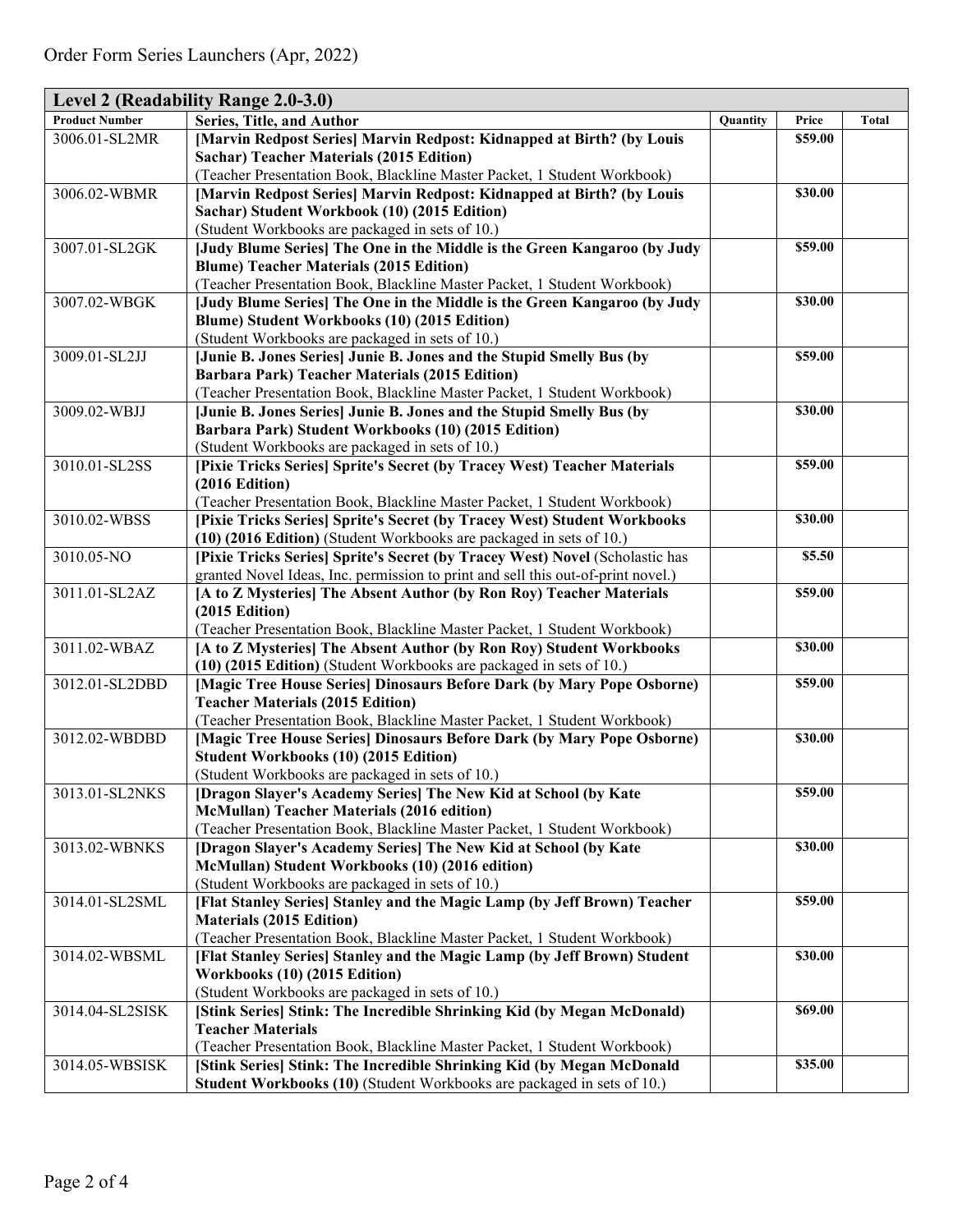| Level 3 (Readability Range 2.8-3.9) |                                                                                                                                   |          |              |       |  |
|-------------------------------------|-----------------------------------------------------------------------------------------------------------------------------------|----------|--------------|-------|--|
| <b>Product Number</b>               | Series, Title, and Author                                                                                                         | Quantity | <b>Price</b> | Total |  |
| 3015.01-SL3MSD                      | [Cam Jansen Series] The Mystery of the Stolen Diamonds (by David A.                                                               |          | \$59.00      |       |  |
|                                     | <b>Adler) Teacher Materials (2014 Edition)</b>                                                                                    |          |              |       |  |
|                                     | (Teacher Presentation Book, Blackline Master Packet, 1 Student Workbook)                                                          |          |              |       |  |
| 3015.02-WBMSD                       | [Cam Jansen Series] The Mystery of the Stolen Diamonds (by David A.                                                               |          | \$30.00      |       |  |
|                                     | Adler) Student Workbook (10) (2014 Edition)                                                                                       |          |              |       |  |
|                                     | (Student Workbooks are packaged in sets of 10.)                                                                                   |          |              |       |  |
| 3016.01-SL3JGS                      | [Julian Series] Julian's Glorious Summer (by Ann Cameron) Teacher                                                                 |          | \$59.00      |       |  |
|                                     | <b>Materials (2014 Edition)</b>                                                                                                   |          |              |       |  |
|                                     | (Teacher Presentation Book, Blackline Master Packet, 1 Student Workbook)                                                          |          |              |       |  |
| 3016.02-WBJGS                       | [Julian Series] Julian's Glorious Summer (by Ann Cameron) Student                                                                 |          | \$30.00      |       |  |
|                                     | Workbook (10) (2014 Edition)                                                                                                      |          |              |       |  |
|                                     | (Student Workbooks are packaged in sets of 10.)                                                                                   |          |              |       |  |
| 3017.01-SL3HHD                      | [Horrible Harry Series] Horrible Harry and the Dungeon (by Suzy Kline)                                                            |          | \$59.00      |       |  |
|                                     | <b>Teacher Materials (2014 Edition)</b>                                                                                           |          |              |       |  |
|                                     | (Teacher Presentation Book, Blackline Master Packet, 1 Student Workbook)                                                          |          |              |       |  |
| 3017.02-WBHHD                       | [Horrible Harry Series] Horrible Harry and the Dungeon (by Suzy Kline)                                                            |          | \$30.00      |       |  |
|                                     | <b>Student Workbook (10) (2014 Edition)</b>                                                                                       |          |              |       |  |
|                                     | (Student Workbooks are packaged in sets of 10.)                                                                                   |          |              |       |  |
| 3018.01-SL3HSM                      | [The Secrets of Droon Series] The Hidden Stairs and the Magic Carpet (by                                                          |          | \$59.00      |       |  |
|                                     | <b>Tony Abbott) Teacher Materials (2014 Edition)</b>                                                                              |          |              |       |  |
|                                     | (Teacher Presentation Book, Blackline Master Packet, 1 Student Workbook)                                                          |          |              |       |  |
| 3018.02-WBHSM                       | [The Secrets of Droon Series] The Hidden Stairs and the Magic Carpet (by                                                          |          | \$30.00      |       |  |
|                                     | Tony Abbott) Student Workbook (10) (2014 Edition)                                                                                 |          |              |       |  |
|                                     | (Student Workbooks are packaged in sets of 10.)                                                                                   |          |              |       |  |
| 3019.01-SL3GD                       | [Bailey School Kids Series] Genies Don't Ride Bicycles (by Marcia Thornton                                                        |          | \$59.00      |       |  |
|                                     | <b>Jones and Debbie Dadey) Teacher Materials (2014 Edition)</b>                                                                   |          |              |       |  |
|                                     | (Teacher Presentation Book, Blackline Master Packet, 1 Student Workbook)                                                          |          |              |       |  |
| 3019.02-WBGD                        | [Bailey School Kids Series] Genies Don't Ride Bicycles (by Marcia Thornton                                                        |          | \$30.00      |       |  |
|                                     | Jones and Debbie Dadey) Student Workbook (10) (2014 Edition)                                                                      |          |              |       |  |
|                                     | (Student Workbooks are packaged in sets of 10.)                                                                                   |          | \$5.50       |       |  |
| 3019.05-NO                          | [Bailey School Kids Series] Genies Don't Ride Bicycles (by Marcia Thornton                                                        |          |              |       |  |
|                                     | Jones and Debbie Dadey) Novel (Scholastic has granted Novel Ideas, Inc.<br>permission to print and sell this out-of-print novel.) |          |              |       |  |
| 3020.01-SL3AL                       | [Andrew Lost Series] Andrew Lost: On the Dog (by J. C. Greenburg)                                                                 |          | \$59.00      |       |  |
|                                     | <b>Teacher Materials (2014 Edition)</b>                                                                                           |          |              |       |  |
|                                     | (Teacher Presentation Book, Blackline Master Packet, 1 Student Workbook)                                                          |          |              |       |  |
| 3020.02-WBAL                        | [Andrew Lost Series] Andrew Lost: On the Dog (by J. C. Greenburg)                                                                 |          | \$30.00      |       |  |
|                                     | <b>Student Workbook (10) (2014 Edition)</b>                                                                                       |          |              |       |  |
|                                     | (Student Workbooks are packaged in sets of 10.)                                                                                   |          |              |       |  |
| 3021.01-SL3BCC                      | [Boxcar Children Series] The Boxcar Children: Book One (by Gertrude                                                               |          | \$59.00      |       |  |
|                                     | <b>Chandler Warner) Teacher Materials (2014 Edition)</b>                                                                          |          |              |       |  |
|                                     | (Teacher Presentation Book, Blackline Master Packet, 1 Student Workbook)                                                          |          |              |       |  |
| 3021.02-WBBCC                       | [Boxcar Children Series] The Boxcar Children: Book One (by Gertrude                                                               |          | \$30.00      |       |  |
|                                     | <b>Chandler Warner) Student Workbook (10) (2014 Edition)</b>                                                                      |          |              |       |  |
|                                     | (Student Workbooks are packaged in sets of 10.)                                                                                   |          |              |       |  |
| 3022.01-SL3ZBD                      | [Clubhouse Mysteries Series] The Buried Bones Mystery (by Sharon M.                                                               |          | \$59.00      |       |  |
|                                     | <b>Draper) Teacher Materials (2014 Edition)</b>                                                                                   |          |              |       |  |
|                                     | (Teacher Presentation Book, Blackline Master Packet, 1 Student Workbook)                                                          |          |              |       |  |
| 3022.02-WBZBD                       | [Clubhouse Mysteries Series] The Buried Bones Mystery (by Sharon M.                                                               |          | \$30.00      |       |  |
|                                     | Draper) Student Workbook (10) (2014 Edition)                                                                                      |          |              |       |  |
|                                     | (Student Workbooks are packaged in sets of 10.)                                                                                   |          |              |       |  |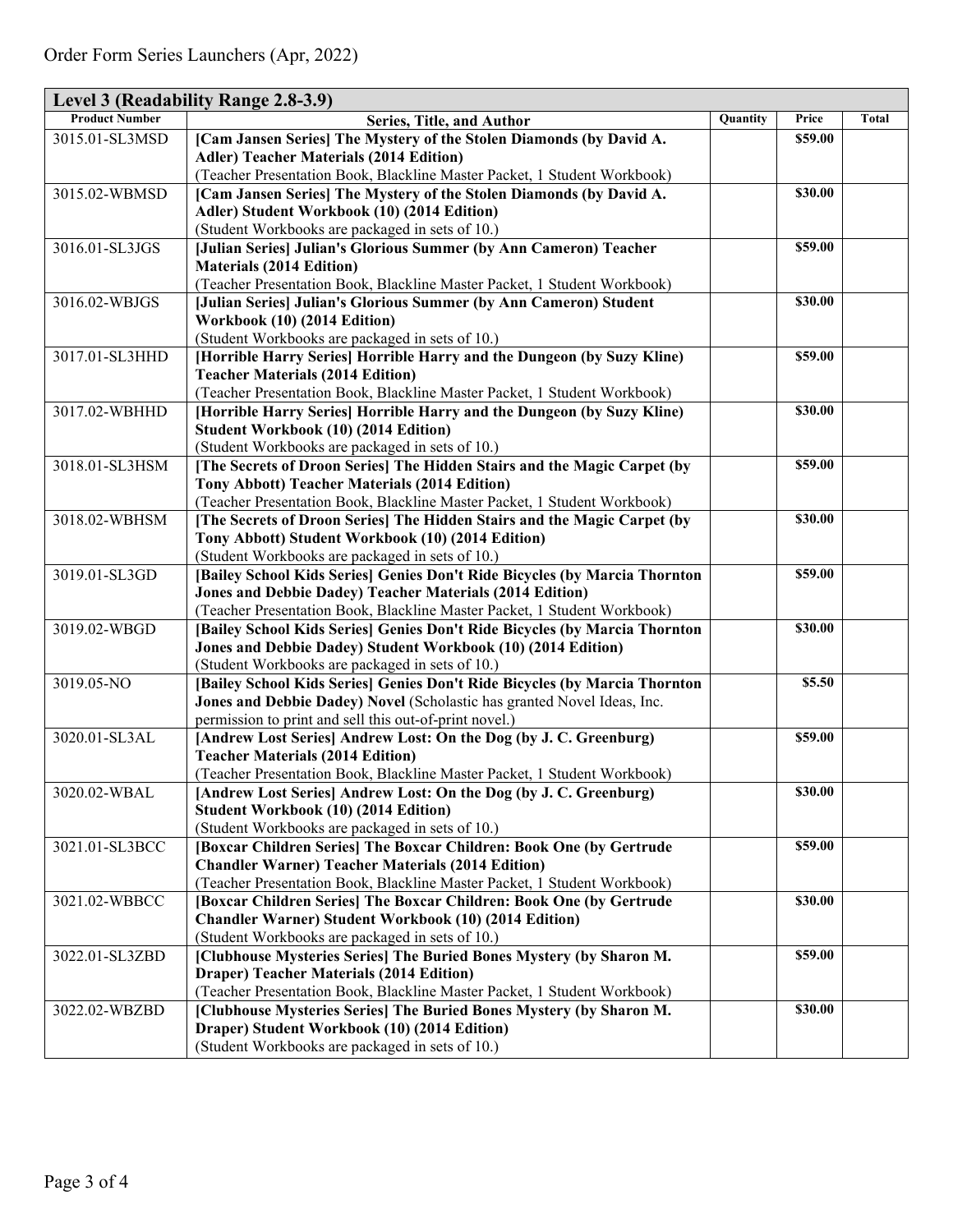| <b>Product Number</b> | Series, Title, and Author                                                                                             | <b>Quantity</b> | Price   | <b>Total</b> |
|-----------------------|-----------------------------------------------------------------------------------------------------------------------|-----------------|---------|--------------|
| 3023.01-SL3TL         | [The Littles Series] The Littles Take a Trip (by John Peterson) Teacher                                               |                 | \$59.00 |              |
|                       | <b>Materials (2016 Edition)</b>                                                                                       |                 |         |              |
|                       | (Teacher Presentation Book, Blackline Master Packet, 1 Student Workbook)                                              |                 |         |              |
| 3023.02-WBTL          | [The Littles Series] The Littles Take a Trip (by John Peterson) Student                                               |                 | \$30.00 |              |
|                       | Workbook (10) (2016 Edition)                                                                                          |                 |         |              |
|                       | (Student Workbooks are packaged in sets of 10.)                                                                       |                 |         |              |
| 3023.05-NO            | [The Littles Series] The Littles Take a Trip (by John Peterson) Novel                                                 |                 | \$5.95  |              |
|                       | (Scholastic has granted Novel Ideas, Inc. permission to print and sell this out-of-                                   |                 |         |              |
|                       | print novel.)                                                                                                         |                 |         |              |
| 3024.01-SL3AAM        | [Carole Marsh Mysteries] The Awesome Aquarium Mystery (by Carole                                                      |                 | \$69.00 |              |
|                       | <b>Marsh) Teacher Materials (2014 Edition)</b>                                                                        |                 |         |              |
|                       | (Teacher Presentation Book, Blackline Master Packet, 1 Student Workbook)                                              |                 |         |              |
| 3024.02-WBAAM         | [Carole Marsh Mysteries] The Awesome Aquarium Mystery (by Carole                                                      |                 | \$35.00 |              |
|                       | Marsh) Student Workbook (10) (2014 Edition)                                                                           |                 |         |              |
|                       | (Student Workbooks are packaged in sets of 10.)                                                                       |                 |         |              |
| 3024.036-SL3FFD       | [Beast Quest Series] Ferno the Fire Dragon (by Adam Blade) Teacher                                                    |                 | \$69.00 |              |
|                       | <b>Materials</b>                                                                                                      |                 |         |              |
|                       | (Teacher Presentation Book, Blackline Master Packet, 1 Student Workbook)                                              |                 |         |              |
| 3024.04-WBFDD         | [Beast Quest Series] Ferno the Fire Dragon (by Adam Blade) Student                                                    |                 | \$35.00 |              |
|                       | Workbook (10) (Student Workbooks are packaged in sets of 10.)                                                         |                 |         |              |
| 3024.07-NO            | [Beast Quest Series] Ferno the Fire Dragon (by Adam Blade) Novel                                                      |                 | \$5.50  |              |
|                       | (Scholastic has granted Novel Ideas, Inc. permission to print and sell this out-of-                                   |                 |         |              |
|                       | print novel.)                                                                                                         |                 |         |              |
| 3025.01-SL3IY         | [If You Series] If Your Name Was Changed at Ellis Island (by Ellen Levine)                                            |                 | \$69.00 |              |
|                       | <b>Teacher Materials (2014 Edition)</b>                                                                               |                 |         |              |
|                       | (Teacher Presentation Book, Blackline Master Packet, 1 Student Workbook)                                              |                 |         |              |
| 3025.02-WBIY          | [If You Series] If Your Name Was Changed at Ellis Island (by Ellen Levine)                                            |                 | \$35.00 |              |
|                       | Student Workbook (10) (2014 Edition)                                                                                  |                 |         |              |
| 3026.01-SL3ATS        | (Student Workbooks are packaged in sets of 10.)<br>[Scraps of Time Series] Abby Takes a Stand (by Patricia McKissack) |                 | \$69.00 |              |
|                       | <b>Teacher Materials (2014 Edition)</b>                                                                               |                 |         |              |
|                       | (Teacher Presentation Book, Blackline Master Packet, 1 Student Workbook)                                              |                 |         |              |
| 3026.02-WBATS         | [Scraps of Time Series] Abby Takes a Stand (by Patricia McKissack)                                                    |                 | \$35.00 |              |
|                       | <b>Student Workbook (10) (2014 Edition)</b>                                                                           |                 |         |              |
|                       | (Student Workbooks are packaged in sets of 10.)                                                                       |                 |         |              |
|                       |                                                                                                                       |                 |         |              |
|                       |                                                                                                                       |                 |         |              |
|                       | Subtotal                                                                                                              |                 |         |              |
|                       |                                                                                                                       |                 |         |              |
|                       | **Shipping and Handling (15%, min. \$20)                                                                              |                 |         |              |
|                       |                                                                                                                       |                 |         |              |
|                       |                                                                                                                       |                 |         |              |
|                       | TOTAL DUE IN U.S FUNDS TO NOVEL IDEAS, INC.                                                                           |                 |         |              |
|                       |                                                                                                                       |                 |         |              |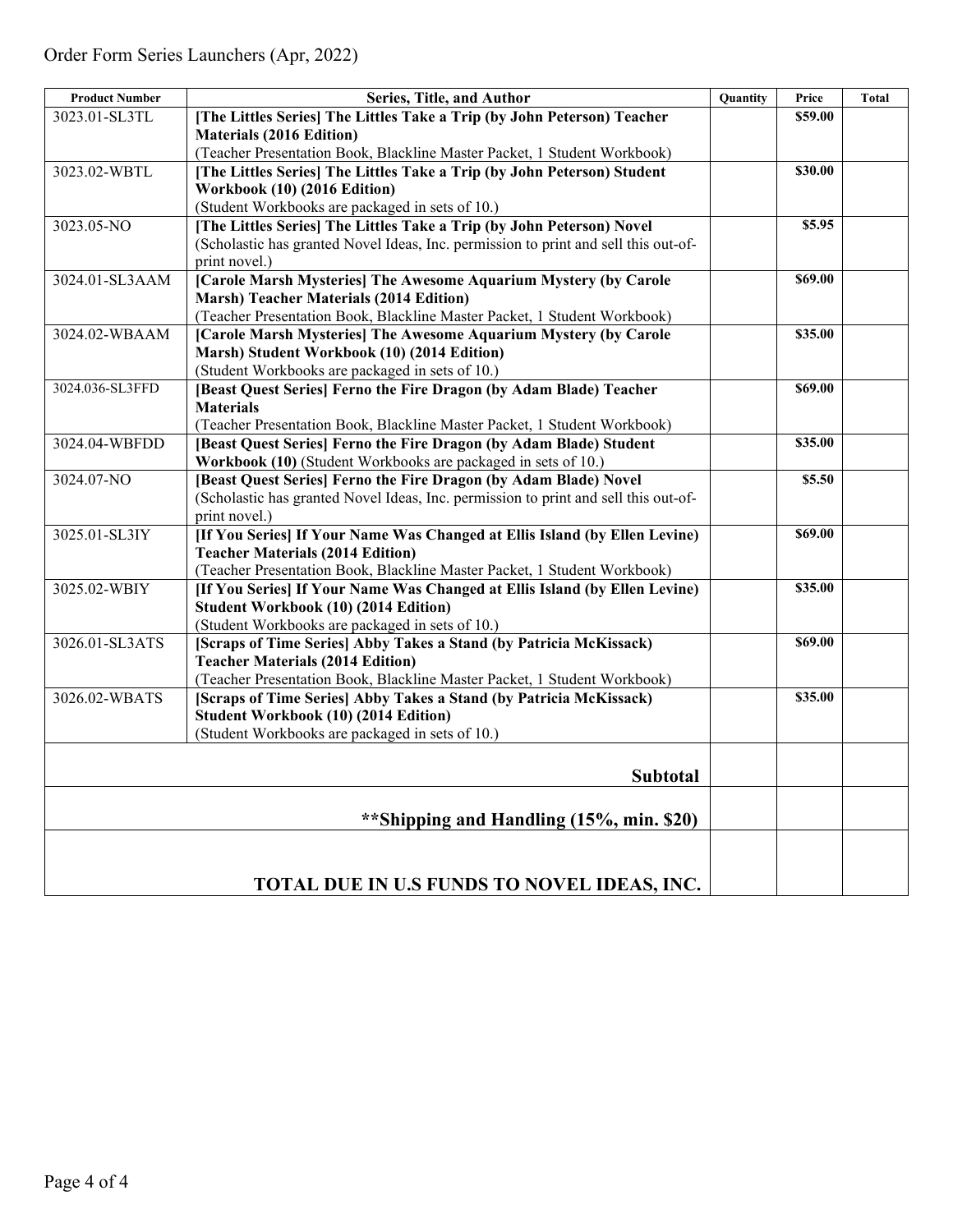Order Form Tools for Success**©**: An Oral Math Facts Program (Apr, 2022)

**Novel Ideas, Inc. 5915 Old West Saanich Road Victoria, B.C., Canada, V9E 2H1 Telephone: (250) 652-9704 Fax: (250) 652-9745 E-mail: [terrydodds@shaw.ca](mailto:terrydodds@shaw.ca)**



**Novel Ideas, Inc. c/o The Copy Center 1921 US Route-202 Winthrop, ME 04364 Phone: (250) 652-9704 Fax: (250) 652-9745 [terrydilit@yahoo.com](mailto:terrydilit@yahoo.com)**

**Website: [www.novelideas-inc.com](http://www.novelideas-inc.com/) On-Line Store: [www.novelideas-inc.com](http://www.novelideas-inc.com/)**

## **Order Form Tools for Success©: An Oral Math Facts Program**

**These materials are also available from our On-Line Store.**

| <b>Product Number</b>                       | <b>Title</b>                                                                                                                                                                                  | <b>Quantity</b> | Price   | Total |
|---------------------------------------------|-----------------------------------------------------------------------------------------------------------------------------------------------------------------------------------------------|-----------------|---------|-------|
| 7001.01-TFSTG                               | <b>Tools for Success: A Math Facts Program Teacher Guide</b><br>(Can be used with all of the four different sets of Student<br>Workbooks: addition, subtraction, multiplication and division) |                 | \$15.00 |       |
| 7001.02-TFSADD                              | <b>Tools for Success: A Math Facts Program Addition Student</b><br>Workbooks (10)<br>(Student Workbooks are packaged in sets of 10.)                                                          |                 | \$40.00 |       |
| 7001.03-TFSSUBT                             | <b>Tools for Success: A Math Facts Program Subtraction</b><br><b>Student Workbooks (10)</b><br>(Student Workbooks are packaged in sets of 10.)                                                |                 | \$40.00 |       |
| 7001.04-TFSMULT                             | <b>Tools for Success: A Math Facts Program Multiplication</b><br><b>Student Workbooks (10)</b><br>(Student Workbooks are packaged in sets of 10.)                                             |                 | \$40.00 |       |
| 7001.05-TFSDIV                              | <b>Tools for Success: A Math Facts Program Division Student</b><br>Workbooks (10)<br>(Student Workbooks are packaged in sets of 10.)                                                          |                 | \$40.00 |       |
|                                             | <b>Subtotal</b>                                                                                                                                                                               |                 |         |       |
| **Shipping and Handling (15%, min. \$20)    |                                                                                                                                                                                               |                 |         |       |
| TOTAL DUE IN U.S FUNDS TO NOVEL IDEAS, INC. |                                                                                                                                                                                               |                 |         |       |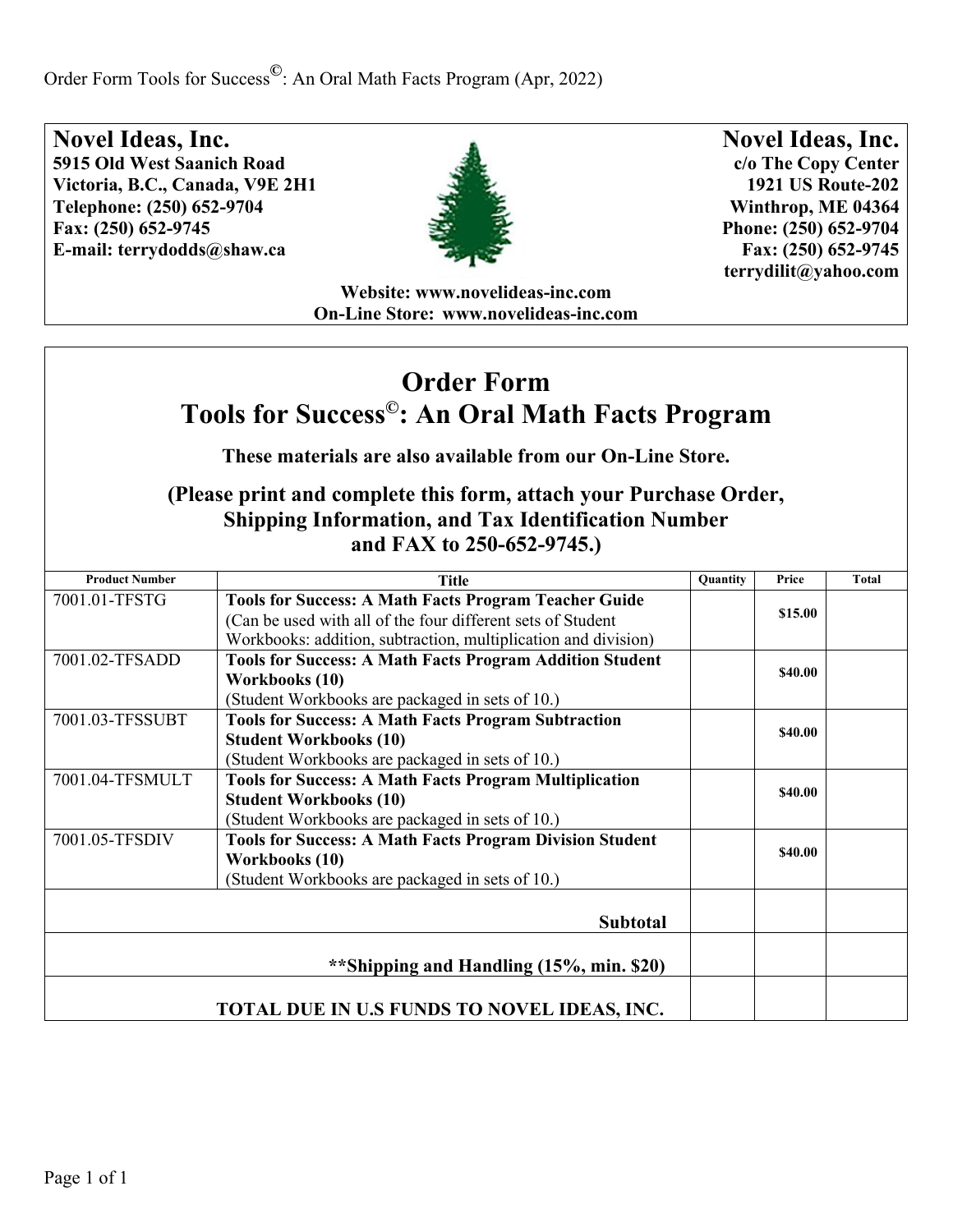

**Novel Ideas, Inc. c/o The Copy Center 1921 US Route-202 Winthrop, ME 04364 Phone: (250) 652-9704 Fax: (250) 652-9745 [terrydilit@yahoo.com](mailto:terrydilit@yahoo.com)**

**Website: [www.novelideas-inc.com](http://www.novelideas-inc.com/) On-Line Store: [www.novelideas-inc.com](http://www.novelideas-inc.com/)**

# **Order Form Readers & Writers©**

**These materials are also available from our On-Line Store.**

| <b>Product Number</b>                    | <b>Title</b>                                                    | <b>Ouantity</b> | Price   | <b>Total</b> |
|------------------------------------------|-----------------------------------------------------------------|-----------------|---------|--------------|
| 8001.01-RWBIO                            | <b>Readers &amp; Writers: Biography</b>                         |                 | \$35.00 |              |
|                                          | (Teacher's guide with lessons and Class Record chart; Blackline |                 |         |              |
|                                          | Masters packet which includes a reproducible student booklet)   |                 |         |              |
| 8002.01-RWMYS                            | <b>Readers &amp; Writers: Mysteries</b>                         |                 |         |              |
|                                          | (Teacher's guide with lessons and Class Record chart; Blackline |                 | \$35.00 |              |
|                                          | Masters packet which includes a reproducible student booklet)   |                 |         |              |
| 8003.01-RWAS                             | <b>Readers &amp; Writers: Realistic Animal Stories</b>          |                 |         |              |
|                                          | (Teacher's guide with lessons and Class Record chart; Blackline |                 | \$35.00 |              |
|                                          | Masters packet which includes a reproducible student booklet)   |                 |         |              |
| 8004.01-RWSF                             | <b>Readers &amp; Writers: Science Fiction</b>                   |                 | \$35.00 |              |
|                                          | (Teacher's guide with lessons and Class Record chart; Blackline |                 |         |              |
|                                          | Masters packet which includes a reproducible student booklet)   |                 |         |              |
| 8005.01-RWSS                             | <b>Readers &amp; Writers: Sports Stories</b>                    |                 | \$35.00 |              |
|                                          | (Teacher's guide with lessons and Class Record chart; Blackline |                 |         |              |
|                                          | Masters packet which includes a reproducible student booklet)   |                 |         |              |
|                                          |                                                                 |                 |         |              |
|                                          |                                                                 |                 |         |              |
|                                          | <b>Subtotal</b>                                                 |                 |         |              |
|                                          |                                                                 |                 |         |              |
| **Shipping and Handling (15%, min. \$20) |                                                                 |                 |         |              |
|                                          |                                                                 |                 |         |              |
|                                          | TOTAL DUE IN U.S FUNDS TO NOVEL IDEAS, INC.                     |                 |         |              |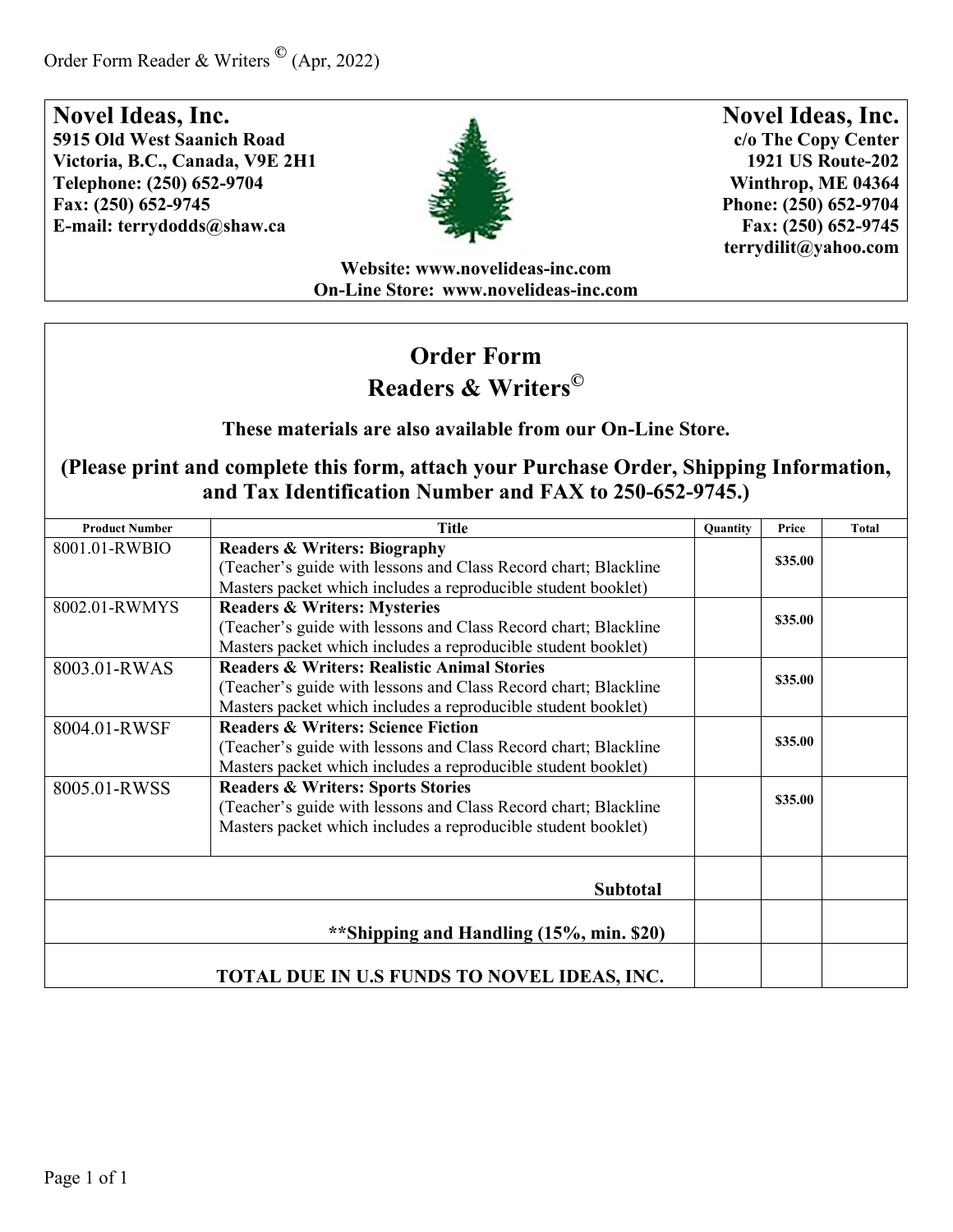

**Novel Ideas, Inc. c/o The Copy Center 1921 US Route-202 Winthrop, ME 04364 Phone: (250) 652-9704 Fax: (250) 652-9745 [terrydilit@yahoo.com](mailto:terrydilit@yahoo.com)**

**Website: [www.novelideas-inc.com](http://www.novelideas-inc.com/) On-Line Store: [www.novelideas-inc.com](http://www.novelideas-inc.com/)**

## **Order Form Writing for Success©**

**These materials are also available from our On-Line Store.**

| <b>Product Number</b> | <b>Title</b>                                                      | Quantity | Price    | <b>Total</b> |
|-----------------------|-------------------------------------------------------------------|----------|----------|--------------|
| 9000-1 WFSPT          | <b>Writing for Success: Proofreader's Toolbox</b>                 |          | \$25.00  |              |
|                       | (Teacher's guide with lessons; embedded Blackline Masters for     |          |          |              |
|                       | teacher and student materials)                                    |          |          |              |
| 9001-1 WFSB1SP        | <b>Writing for Success: Beginning Level 1-Sentence Power</b>      |          | \$100.00 |              |
|                       | (Teacher's guide with lessons and Class Record chart; embedded    |          |          |              |
|                       | Blackline Masters for teacher and student materials)              |          |          |              |
| 9001-2 WFSB1BLM       | Writing for Success: Beginning Level 1-Sentence Power             |          | \$25.00  |              |
|                       | <b>Blackline Masters of Student Worksheets</b>                    |          |          |              |
| 9001-3 WFSB1AK        | <b>Writing for Success: Beginning Level 1-Sentence Power</b>      |          | \$15.00  |              |
|                       | <b>Answer Key</b>                                                 |          |          |              |
| 9002-1 WFSB2PP        | Writing for Success: Beginning Level 2-Paragraph Power            |          | \$100.00 |              |
|                       | (Teacher's guide with lessons and Class Record chart; embedded    |          |          |              |
|                       | Blackline Masters for teacher and student materials)              |          |          |              |
| 9002-2 WFSB2BLM       | <b>Writing for Success: Beginning Level 2-Paragraph Power</b>     |          | \$25.00  |              |
|                       | <b>Blackline Masters</b>                                          |          |          |              |
| 9002-3 WFSB2AK        | Writing for Success: Beginning Level 2-Paragraph Power            |          | \$15.00  |              |
|                       | <b>Answer Key</b>                                                 |          |          |              |
| 9003-1 WFSB3D         | <b>Writing for Success: Beginning Level 3-Descriptive Writing</b> |          | \$50.00  |              |
|                       | (Teacher's guide with lessons and Class Record chart; embedded    |          |          |              |
|                       | Blackline Masters for teacher and student materials)              |          |          |              |
| 9004-1 WFSB3N         | <b>Writing for Success: Beginning Level 3-Narrative Writing</b>   |          | \$50.00  |              |
|                       | (Teacher's guide with lessons and Class Record chart; embedded    |          |          |              |
|                       | Blackline Masters for teacher and student materials)              |          |          |              |
| 9005-1 WFSB3E         | Writing for Success: Beginning Level 3-Expository Writing         |          | \$50.00  |              |
|                       | (Teacher's guide with lessons and Class Record chart; embedded    |          |          |              |
|                       | Blackline Masters for teacher and student materials)              |          |          |              |
| 9006-1 WFSB3P         | Writing for Success: Beginning Level 3-Persuasive Writing         |          | \$50.00  |              |
|                       | (Teacher's guide with lessons and Class Record chart; embedded    |          |          |              |
|                       | Blackline Masters for teacher and student materials)              |          |          |              |
| 9007-1 WFSB3L         | Writing for Success: Beginning Level 3-Letter Writing             |          | \$50.00  |              |
|                       | (Teacher's guide with lessons and Class Record chart; embedded    |          |          |              |
|                       | Blackline Masters for teacher and student materials)              |          |          |              |